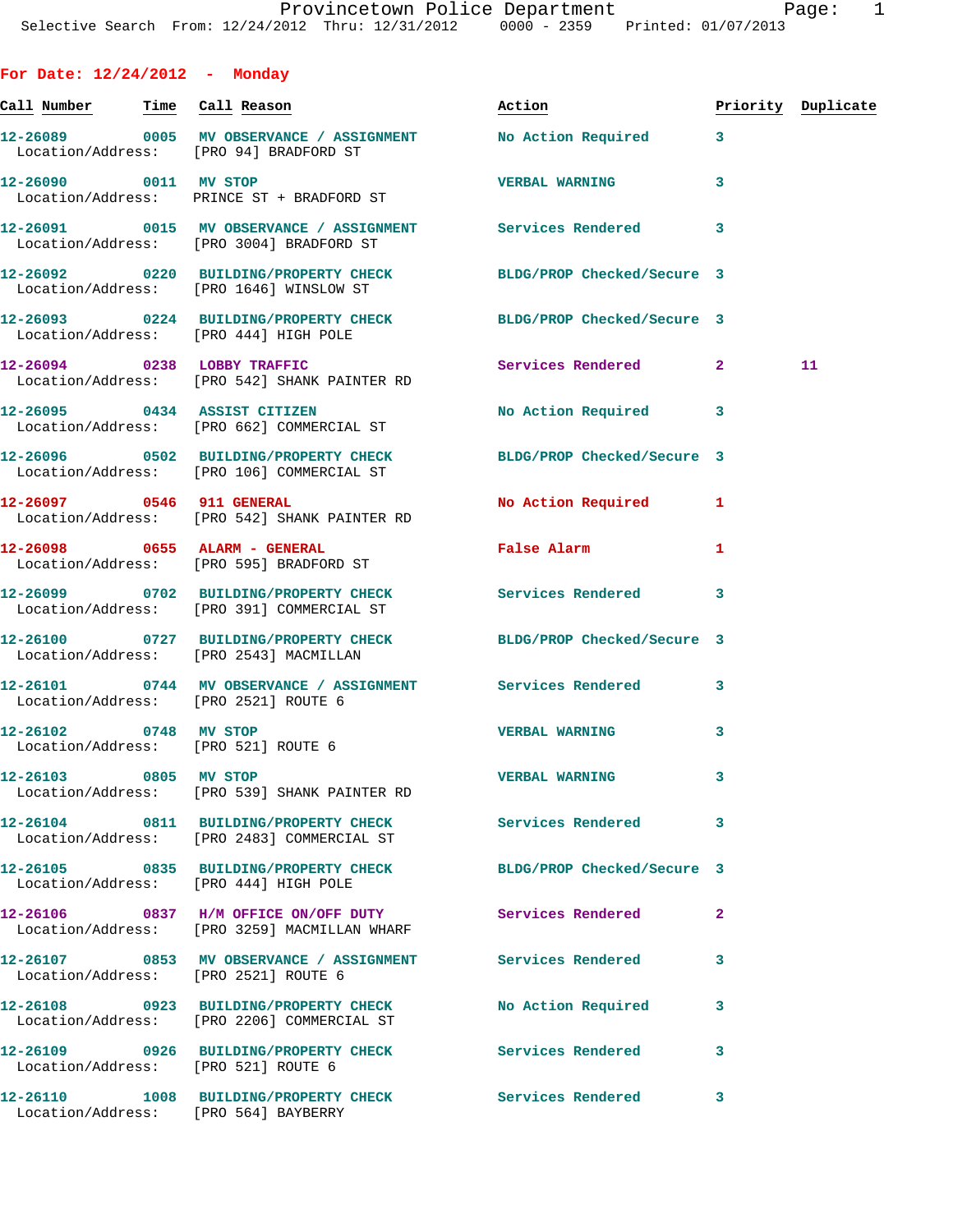|                                                                  | Provincetown Police Department Page: 2<br>Selective Search From: 12/24/2012 Thru: 12/31/2012  0000 - 2359  Printed: 01/07/2013 |                            |              |
|------------------------------------------------------------------|--------------------------------------------------------------------------------------------------------------------------------|----------------------------|--------------|
| Location/Address: STANDISH AVE                                   | 12-26111 1011 MV OBSERVANCE / ASSIGNMENT Citation/Warning Issued 3                                                             |                            |              |
| 12-26112 1029 MV STOP                                            | Location/Address: BRADFORD ST + HIGH POLE HL                                                                                   | <b>VERBAL WARNING</b> 3    |              |
|                                                                  | 12-26113 1049 LOST KEYS<br>Location/Address: [PRO 542] SHANK PAINTER RD                                                        | Services Rendered 3        |              |
|                                                                  | 12-26114 1101 TRANSPORT Services Rendered 3<br>Location/Address: [PRO 2521] ROUTE 6                                            |                            |              |
|                                                                  | 12-26115 1104 MEDICAL EMERGENCY<br>Location/Address: [PRO 440] HARRY KEMP WAY                                                  | Transported to Hospital 1  |              |
|                                                                  | 12-26116 1117 COURT ASSIST<br>Location/Address: [PRO 542] SHANK PAINTER RD                                                     | Services Rendered 3        |              |
|                                                                  | 12-26117   1123   BUILDING/PROPERTY CHECK   BLDG/PROP Checked/Secure   3<br>Location/Address: [PRO 519] RACE POINT RD          |                            |              |
|                                                                  | 12-26119 1157 PARK, WALK & TALK Services Rendered<br>Location/Address: [PRO 105] COMMERCIAL ST                                 |                            | $\mathbf{2}$ |
| Location/Address: SHANK PAINTER RD                               | 12-26120 1227 MV OBSERVANCE / ASSIGNMENT No Action Required 3                                                                  |                            |              |
| Location/Address: RYDER ST                                       | 12-26121 1339 PARK, WALK & TALK NO Action Required 2                                                                           |                            |              |
|                                                                  | 12-26122 1349 LOST VERIZON SMART PHONE Services Rendered 3<br>Location/Address: [PRO 542] SHANK PAINTER RD                     |                            |              |
|                                                                  | 12-26123 1418 MV STOP<br>Location/Address: [PRO 43] BRADFORD ST                                                                | <b>VERBAL WARNING</b>      | 3            |
|                                                                  | 12-26124 1512 SERVE RESTRAINING ORDER Services Rendered 2<br>Location/Address: [PRO 1483] MECHANIC ST                          |                            |              |
|                                                                  | 12-26125 1534 ALARM - GENERAL<br>Location/Address: [PRO 710] BRADFORD ST                                                       | False Alarm                | $\mathbf{1}$ |
| 12-26126<br>Location/Address: [PRO 564] BAYBERRY                 | 1547 BUILDING/PROPERTY CHECK                                                                                                   | BLDG/PROP Checked/Secure 3 |              |
|                                                                  | 12-26127 1601 BUILDING/PROPERTY CHECK BLDG/PROP Checked/Secure 3<br>Location/Address: [PRO 2543] MACMILLAN                     |                            |              |
| 12-26128 1610 ANIMAL CALL<br>Location/Address: [PRO 521] ROUTE 6 |                                                                                                                                | Services Rendered          | -2           |
|                                                                  | 12-26129 1627 PARK, WALK & TALK<br>Location/Address: [PRO 662] COMMERCIAL ST                                                   | Services Rendered          | $\mathbf{2}$ |
| Location/Address: RYDER ST                                       | 12-26130 1639 MV OBSERVANCE / ASSIGNMENT Citation/Warning Issued 3                                                             |                            |              |
| 12-26131 1648 MV STOP                                            | Location/Address: BRADFORD ST + CARVER ST                                                                                      | <b>VERBAL WARNING</b>      | 3            |
|                                                                  | 12-26132 1749 BUILDING/PROPERTY CHECK BLDG/PROP Checked/Secure 3<br>Location/Address: [PRO 391] COMMERCIAL ST                  |                            |              |
|                                                                  | 12-26133 1905 BUILDING/PROPERTY CHECK<br>Location/Address: [PRO 2898] JEROME SMITH RD                                          | BLDG/PROP Checked/Secure 3 |              |
|                                                                  | 12-26134 1943 BUILDING/PROPERTY CHECK BLDG/PROP Checked/Secure 3<br>Location/Address: [PRO 106] COMMERCIAL ST                  |                            |              |
|                                                                  | 12-26135 2111 ASSIST CITIZEN<br>Location: [PRO 3431] LOPES SQUARE                                                              | Services Rendered 3        |              |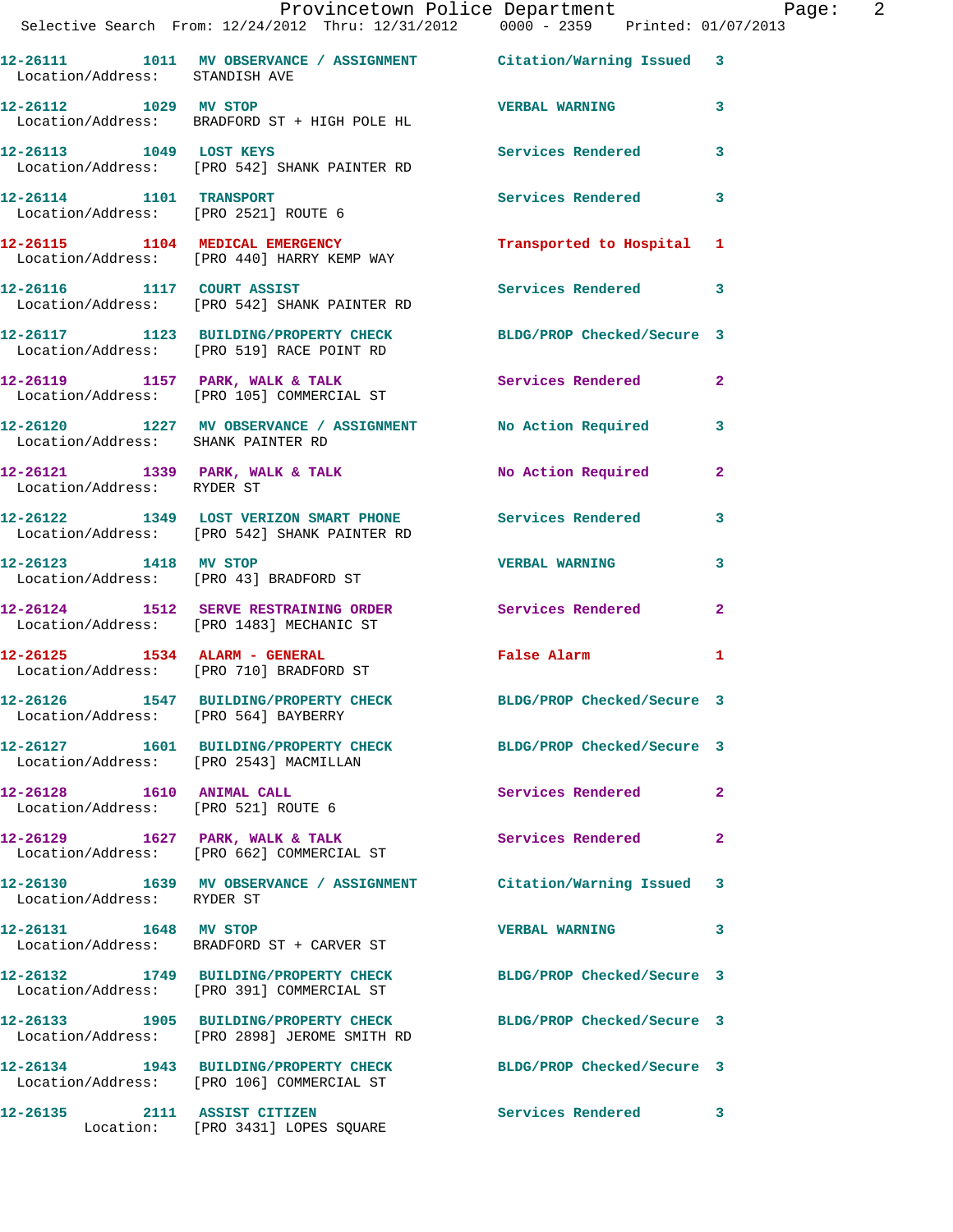|                                                        | Selective Search From: 12/24/2012 Thru: 12/31/2012 0000 - 2359 Printed: 01/07/2013                                                           | Provincetown Police Department | Paq                |
|--------------------------------------------------------|----------------------------------------------------------------------------------------------------------------------------------------------|--------------------------------|--------------------|
|                                                        | 12-26136 2114 BOILER REPAIR                                                                                                                  | Services Rendered 3            |                    |
|                                                        | 12-26137 2210 BUILDING/PROPERTY CHECK BLDG/PROP Checked/Secure 3<br>Location/Address: [PRO 571] ALDEN ST                                     |                                |                    |
|                                                        | 12-26138 2217 BUILDING/PROPERTY CHECK<br>Location/Address: [PRO 526] RYDER ST                                                                | BLDG/PROP Checked/Secure 3     |                    |
|                                                        | 12-26139 2246 BUILDING/PROPERTY CHECK<br>Location/Address: [PRO 516] RACE POINT RD                                                           | BLDG/PROP Checked/Secure 3     |                    |
| Location/Address: [TRU] ROUTE 6                        | 12-26140 2336 ASSIST AGENCY /M/V STOP Services Rendered                                                                                      |                                | 3                  |
| 12-26141 2354 MV STOP<br>Location/Address: PROVINCE RD |                                                                                                                                              | <b>VERBAL WARNING</b>          | 3                  |
| For Date: $12/25/2012$ - Tuesday                       |                                                                                                                                              |                                |                    |
|                                                        | 12-26142 0100 MEDICAL EMERGENCY<br>Location/Address: [PRO 2227] BRADFORD ST                                                                  | Transported to Hospital 1      |                    |
|                                                        | 12-26143 0110 ALARM - GENERAL<br>Location/Address: [PRO 447] JEROME SMITH RD                                                                 | BLDG/PROP Checked/Secure 1     |                    |
|                                                        | 12-26145 0148 ALARM - GENERAL<br>Location/Address: [PRO 3280] RACE RD                                                                        | <b>No Action Required</b>      | 1                  |
|                                                        | 12-26146 0235 DOMESTIC DISTURBANCE/ASSAULT Arrest(s) Made<br>Location/Address: [PRO 1439] UPPER MILLER HILL RD<br>Refer To Arrest: 12-369-AR |                                | 1                  |
|                                                        | 12-26148 0553 LOBBY TRAFFIC<br>Location/Address: [PRO 542] SHANK PAINTER RD                                                                  | Services Rendered              | $\mathbf{2}$<br>-8 |
|                                                        | 12-26149 0706 BUILDING/PROPERTY CHECK<br>Location/Address: [PRO 1638] COMMERCIAL ST                                                          | BLDG/PROP Checked/Secure 3     |                    |
|                                                        | 12-26150 0716 BUILDING/PROPERTY CHECK BLDG/PROP Checked/Secure 3<br>Location/Address: [PRO 519] RACE POINT RD                                |                                |                    |
|                                                        | 12-26151 0837 BUILDING/PROPERTY CHECK BLDG/PROP Checked/Secure 3<br>Location/Address: [PRO 2543] MACMILLAN                                   |                                |                    |
|                                                        | 12-26152 0922 BUILDING/PROPERTY CHECK<br>Location/Address: [PRO 16] BRADFORD ST                                                              | BLDG/PROP Checked/Secure 3     |                    |
| 12-26153 0952 HAZARDS                                  | Location/Address: [PRO 526] RYDER ST EXT                                                                                                     | <b>Services Rendered</b>       | $\mathbf{2}$       |
|                                                        | 12-26154 1013 ASSIST CITIZEN<br>Location/Address: [PRO 3632] COMMERCIAL ST                                                                   | SPOKEN TO                      | 3                  |
|                                                        | 12-26155 1026 BUILDING/PROPERTY CHECK<br>Location/Address: [PRO 2483] COMMERCIAL ST                                                          | BLDG/PROP Checked/Secure 3     |                    |
|                                                        | 12-26156 1036 BUILDING/PROPERTY CHECK<br>Location/Address: [PRO 444] HIGH POLE                                                               | BLDG/PROP Checked/Secure 3     |                    |
|                                                        | 12-26157 1132 BUILDING/PROPERTY CHECK BLDG/PROP Checked/Secure 3<br>Location/Address: [PRO 175] COMMERCIAL ST                                |                                |                    |
|                                                        | 12-26158 1234 BUILDING/PROPERTY CHECK<br>Location/Address: [PRO 306] COMMERCIAL ST                                                           | BLDG/PROP Checked/Secure 3     |                    |

- **12-26159 1326 BUILDING/PROPERTY CHECK BLDG/PROP Checked/Secure 3**  Location/Address: [PRO 105] COMMERCIAL ST
- 
- **12-26160 1423 BUILDING/PROPERTY CHECK BLDG/PROP Checked/Secure 3**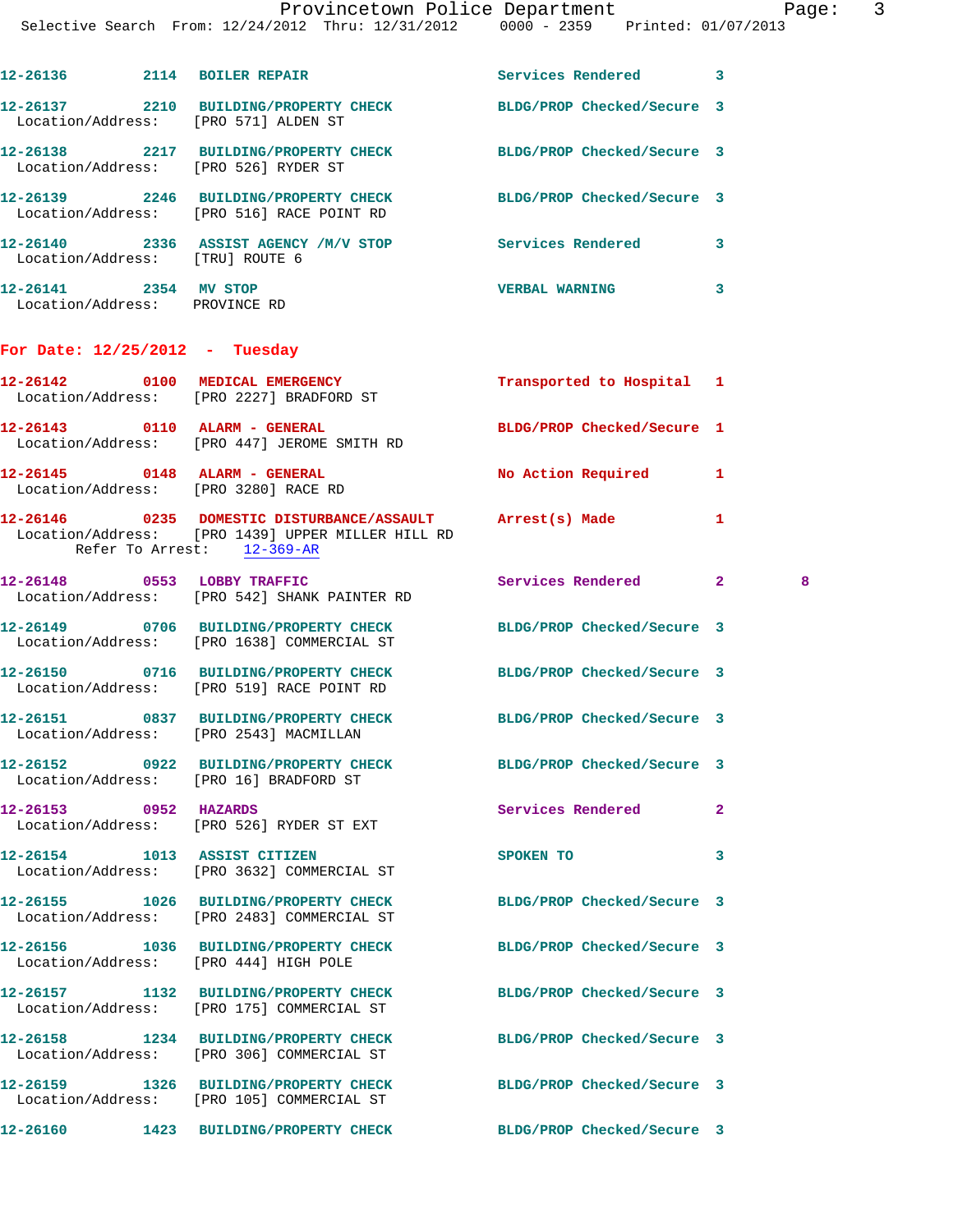|                                                               | Provincetown Police Department Page: 4<br>Selective Search From: 12/24/2012 Thru: 12/31/2012 0000 - 2359 Printed: 01/07/2013 |                            |   |    |  |
|---------------------------------------------------------------|------------------------------------------------------------------------------------------------------------------------------|----------------------------|---|----|--|
| Location/Address: [PRO 2] ALDEN ST                            |                                                                                                                              |                            |   |    |  |
|                                                               | 12-26161 1441 ASSIST CITIZEN<br>Location/Address: [PRO 573] WINSLOW ST                                                       | Services Rendered 3        |   |    |  |
|                                                               | 12-26162 1456 MEDICAL EMERGENCY<br>Location/Address: MILLER HILL RD + BRADFORD ST                                            | Transported to Hospital 1  |   | 1  |  |
| 12-26164 1600 DISTURBANCE                                     | Location/Address: [PRO 442] HARRY KEMP WAY                                                                                   | <b>VERBAL WARNING 1</b>    |   |    |  |
| For Date: $12/26/2012$ - Wednesday                            |                                                                                                                              |                            |   |    |  |
|                                                               | 12-26165 0036 BUILDING/PROPERTY CHECK BLDG/PROP Checked/Secure 3<br>Location/Address: [PRO 530] SHANKPAINTER RD              |                            |   |    |  |
|                                                               | 12-26166 0100 LOBBY TRAFFIC<br>Location/Address: [PRO 542] SHANK PAINTER RD                                                  | Services Rendered 2        |   | 11 |  |
|                                                               | 12-26167 0400 BUILDING/PROPERTY CHECK BLDG/PROP Checked/Secure 3<br>Location/Address: [PRO 391] COMMERCIAL ST                |                            |   |    |  |
|                                                               | 12-26168 0504 BUILDING/PROPERTY CHECK BLDG/PROP Checked/Secure 3<br>Location/Address: [PRO 444] HIGH POLE                    |                            |   |    |  |
| Location/Address: [PRO 3287] ROUTE 6                          | 12-26169 0505 BUILDING/PROPERTY CHECK BLDG/PROP Checked/Secure 3                                                             |                            |   |    |  |
|                                                               | 12-26170 0526 POSITION ONE DOWN<br>Location/Address: [PRO 542] SHANK PAINTER RD                                              | Services Rendered 3        |   |    |  |
|                                                               | 12-26171 0606 BUILDING/PROPERTY CHECK<br>Location/Address: [PRO 1638] COMMERCIAL ST                                          | BLDG/PROP Checked/Secure 3 |   |    |  |
|                                                               | 12-26172 0730 BUILDING/PROPERTY CHECK Services Rendered 3<br>Location/Address: [PRO 2483] COMMERCIAL ST                      |                            |   |    |  |
| Location/Address: [PRO 2521] ROUTE 6                          | 12-26173 0749 MV OBSERVANCE / ASSIGNMENT Services Rendered                                                                   |                            | 3 |    |  |
| 12-26174 0753 MV STOP<br>Location/Address: [PRO 2513] ROUTE 6 |                                                                                                                              | <b>VERBAL WARNING</b>      | 3 |    |  |
| 12-26175 0803 MV STOP                                         | Location/Address: [PRO 2479] ROUTE 6                                                                                         | <b>VERBAL WARNING</b>      | 3 |    |  |
|                                                               | 12-26176 0811 PARK, WALK & TALK<br>Location/Address: [PRO 516] RACE POINT RD                                                 | <b>Services Rendered</b> 2 |   |    |  |
| Location/Address: COMMERCIAL ST                               | 12-26177 0813 ASSIST CITIZEN Services Rendered 3                                                                             |                            |   |    |  |
| 12-26178 0819 MV STOP                                         | Location/Address: COMMERCIAL ST + BRADFORD ST                                                                                | VERBAL WARNING 3           |   |    |  |
|                                                               | 12-26179 0831 H/M ON/OFF DUTY<br>Location/Address: [PRO 2543] MACMILLAN WHARF                                                | No Action Required 2       |   |    |  |
| Location/Address: DEWEY AVE                                   | 12-26180 0850 MEDICAL EMERGENCY                                                                                              | Services Rendered 1        |   |    |  |
|                                                               | 12-26181 0923 BUILDING/PROPERTY CHECK Services Rendered 3<br>Location/Address: [PRO 391] COMMERCIAL ST                       |                            |   |    |  |
|                                                               | 12-26182 0949 ASSIST AGENCY / MUTUAL AID Services Rendered 3<br>Location/Address: [PRO 542] SHANK PAINTER RD                 |                            |   |    |  |
|                                                               | 12-26183 1035 ALARM - TESTING<br>Location/Address: [PRO 442] HARRY KEMP WAY                                                  | Services Rendered 1        |   |    |  |
|                                                               |                                                                                                                              |                            |   |    |  |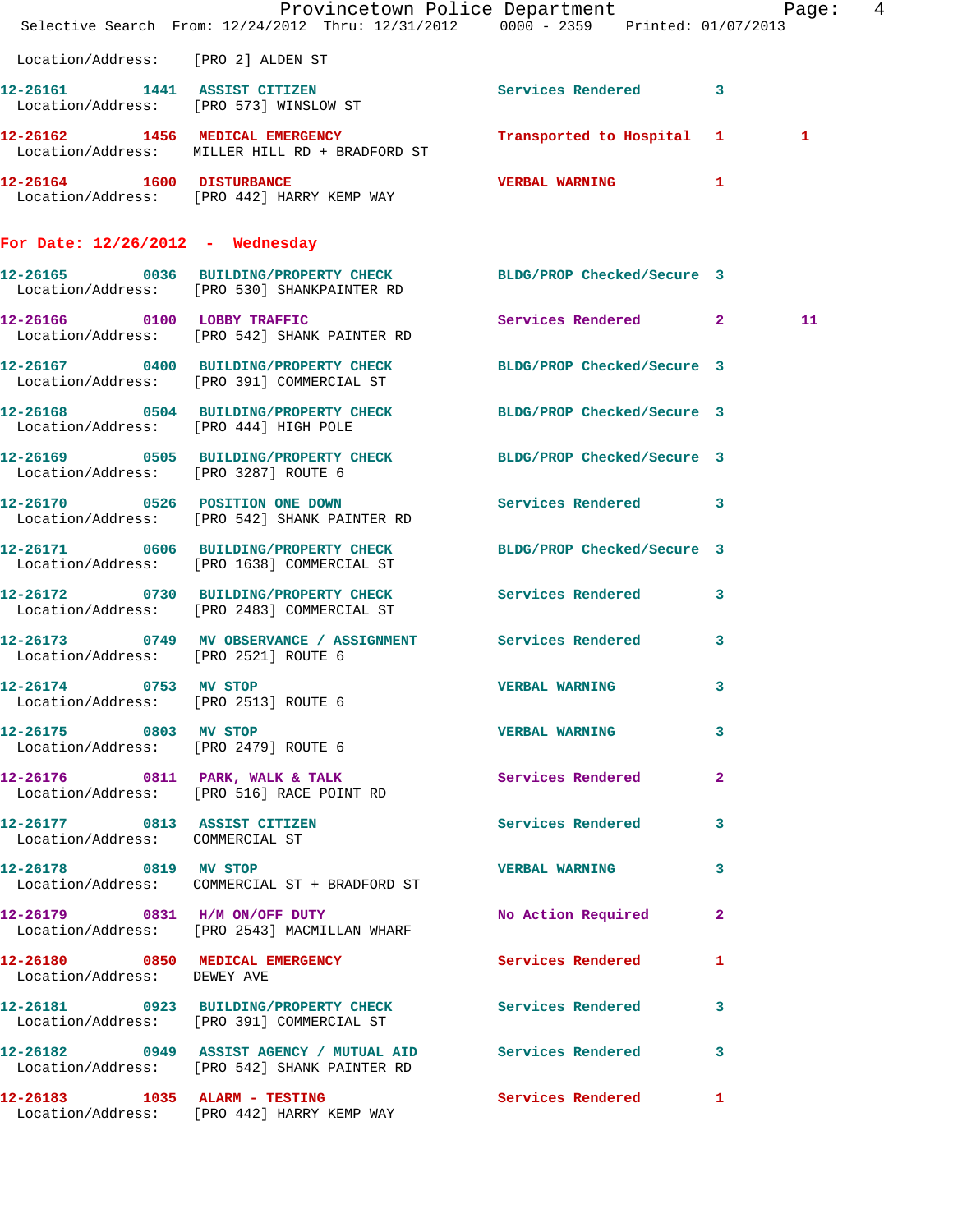|                                   |  | Provincetown Police Department  | Paqe: | - 5 |
|-----------------------------------|--|---------------------------------|-------|-----|
| From: 12/24/2012 Thru: 12/31/2012 |  | 0000 - 2359 Printed: 01/07/2013 |       |     |

| 12-26184          | 1037 MV STOP | <b>VERBAL WARNING</b> |  |
|-------------------|--------------|-----------------------|--|
| Location/Address: | SNAIL RD     |                       |  |

Selective Search

- 12-26185 1104 FOLLOW UP Services Rendered 2 Location/Address: COMMERCIAL ST
- **12-26186 1110 MV STOP VERBAL WARNING 3**  Location/Address: COURT ST + BRADFORD ST
- **12-26187 1256 MV STOP VERBAL WARNING 3**  Location/Address: [PRO 3296] SHANK PAINTER RD
- **12-26188 1306 MV STOP VERBAL WARNING 3**  Location: [PRO 3431] LOPES SQUARE
- **12-26189 1310 ALARM TESTING Services Rendered 1**  Location/Address: [PRO 430] DYER ST
- **12-26190 1319 MV STOP VERBAL WARNING 3**  Location/Address: [PRO 2513] ROUTE 6
- **12-26191 1342 MV STOP VERBAL WARNING 3**  Location: [PRO 3431] LOPES SQUARE
- **12-26192 1617 HOSPITAL ROAD CLOSURE Services Rendered 3**
- **12-26193 1626 HIGH SCHOOL AFTER HOURS Services Rendered 3**
- **12-26194 1649 ALARM GENERAL False Alarm 1**  Location/Address: [PRO 1778] SHANK PAINTER RD
- **12-26195 1655 MEDICAL EMERGENCY Transported to Hospital 1**  Location/Address: [PRO 651] COMMERCIAL ST
- **12-26197 1739 BARKING DOGS Services Rendered 2**  Location/Address: [PRO 2645] SHANK PAINTER RD
- **12-26198 2025 BUILDING/PROPERTY CHECK Services Rendered 3**  Location/Address: [PRO 2483] COMMERCIAL ST
- **12-26199 2058 BAR CHECK LICENSING/NO ACTION 2**  Location/Address: [PRO 221] COMMERCIAL ST
- **12-26200 2215 MEDICAL EMERGENCY PATIENT REFUSAL 1**  Location/Address: [PRO 557] TREMONT ST
- **For Date: 12/27/2012 Thursday**
- **12-26201 0021 BUILDING/PROPERTY CHECK BLDG/PROP Checked/Secure 3**  Location/Address: [PRO 2898] JEROME SMITH RD **12-26202 0107 ALARM - GENERAL BLDG/PROP Checked/Secure 1**  Location/Address: [PRO 2675] COMMERCIAL ST **12-26203 0120 BUILDING/PROPERTY CHECK BLDG/PROP Checked/Secure 3**  Location/Address: [PRO 545] SHANK PAINTER RD **12-26204 0121 BUILDING/PROPERTY CHECK BLDG/PROP Checked/Secure 3**  Location/Address: [PRO 2483] COMMERCIAL ST **12-26205 0151 BUILDING/PROPERTY CHECK BLDG/PROP Checked/Secure 3**  Location/Address: [PRO 2543] MACMILLAN WHARF **12-26206 0546 BUILDING/PROPERTY CHECK BLDG/PROP Checked/Secure 3**  Location/Address: [PRO 444] HIGH POLE HILL **12-26207 0554 WIRES/POLE SPARKING Services Rendered 2**  Location/Address: [PRO 272] COMMERCIAL ST **12-26208 0608 LOBBY TRAFFIC Services Rendered 2 12**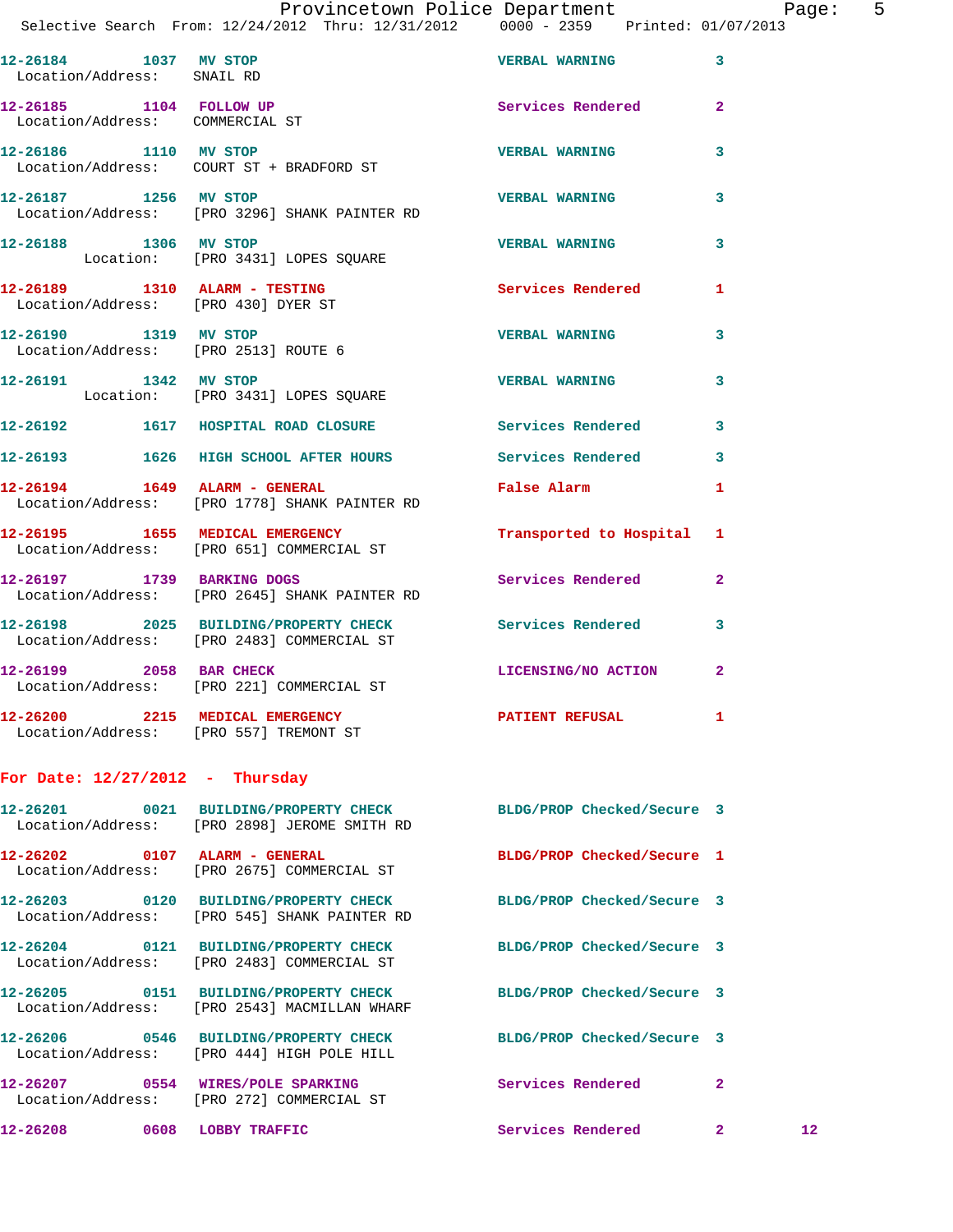|                                                       | Provincetown Police Department Page: 6<br>Selective Search From: 12/24/2012 Thru: 12/31/2012 0000 - 2359 Printed: 01/07/2013 |                         |                |
|-------------------------------------------------------|------------------------------------------------------------------------------------------------------------------------------|-------------------------|----------------|
|                                                       | Location/Address: [PRO 542] SHANK PAINTER RD                                                                                 |                         |                |
| Location/Address: KINGS WAY                           | 12-26209 0649 MEDICAL EMERGENCY PATIENT REFUSAL 1                                                                            |                         |                |
|                                                       | 12-26210 0657 POLE SPARKING Services Rendered<br>Location/Address: SHANK PAINTER RD + BRADFORD ST                            |                         | $\mathbf{2}$   |
|                                                       | 12-26211 0701 ALARM - GENERAL<br>Location/Address: [PRO 595] BRADFORD ST                                                     | False Alarm             | 1              |
| 12-26212 0706 HAZARDS<br>Location/Address: COTTAGE ST |                                                                                                                              | SPOKEN TO               | $\overline{2}$ |
|                                                       | 12-26214 0929 WIRES DOWN<br>Location/Address: [PRO 1227] RACE RD                                                             | Services Rendered       | $\mathbf{2}$   |
|                                                       | 12-26215 0935 REASSURANCE CHECK<br>Location/Address: [PRO 999] MONTELLO ST                                                   | Services Rendered 3     |                |
|                                                       | 12-26216 0959 WIRES DOWN<br>Location/Address: [PRO 272] COMMERCIAL ST                                                        | Services Rendered       | $\mathbf{2}$   |
|                                                       | 12-26217 1015 ALARM - GENERAL<br>Location/Address: [PRO 2611] COMMERCIAL ST                                                  | False Alarm             | $\mathbf{1}$   |
|                                                       | 12-26218 1047 BUILDING/PROPERTY CHECK BLDG/PROP Checked/Secure 3<br>Location/Address: [PRO 2483] COMMERCIAL ST               |                         |                |
|                                                       | 12-26219 1101 BUILDING/PROPERTY CHECK BLDG/PROP Checked/Secure 3<br>Location/Address: [PRO 2898] JEROME SMITH RD             |                         |                |
| Location/Address: [PRO 94] BRADFORD ST                | 12-26220 1249 MV OBSERVANCE / ASSIGNMENT Services Rendered 3                                                                 |                         |                |
|                                                       | 12-26221 1355 LOST BLACK IPHONE 12-26221 12-26221 1355 LOST BLACK IPHONE<br>Location/Address: [PRO 2737] COMMERCIAL ST       |                         |                |
| Location/Address: [PRO 2521] ROUTE 6                  | 12-26222 1530 MV OBSERVANCE / ASSIGNMENT Services Rendered                                                                   |                         | 3              |
| 12-26223 1539 MV STOP                                 | Location/Address: ROUTE 6 + SNAIL RD                                                                                         | <b>VERBAL WARNING</b> 3 |                |
| Location/Address: [PRO 564] BAYBERRY                  | 12-26224 1548 BUILDING/PROPERTY CHECK BLDG/PROP Checked/Secure 3                                                             |                         |                |
| 12-26225 1614 MV STOP<br>Location/Address: SNAIL RD   |                                                                                                                              | VERBAL WARNING 3        |                |
|                                                       | 12-26226 1628 BUILDING/PROPERTY CHECK BLDG/PROP Checked/Secure 3<br>Location/Address: [PRO 1646] WINSLOW ST                  |                         |                |
|                                                       | 12-26227 1643 OFF DUTY/HARBORMASTER<br>Location/Address: [PRO 2543] MACMILLAN WHARF                                          | Services Rendered       | $\mathbf{2}$   |
|                                                       | 12-26228 1726 MEDICAL EMERGENCY<br>Location/Address: [PRO 81] CENTER ST                                                      | PATIENT REFUSAL         | 1              |
|                                                       | 12-26229 1830 BUILDING/PROPERTY CHECK BLDG/PROP Checked/Secure 3<br>Location/Address: [PRO 488] MAYFLOWER ST                 |                         |                |
|                                                       | 12-26230 2003 BUILDING/PROPERTY CHECK BLDG/PROP Checked/Secure 3<br>Location/Address: [PRO 1638] COMMERCIAL ST               |                         |                |
|                                                       | 12-26231 2033 BUILDING/PROPERTY CHECK BLDG/PROP Checked/Secure 3<br>Location/Address: [PRO 306] COMMERCIAL ST                |                         |                |
|                                                       | 12-26232 2053 PARKING COMPLAINT / GENERAL Services Rendered<br>Location/Address: [PRO 667] COMMERCIAL ST                     |                         | 3              |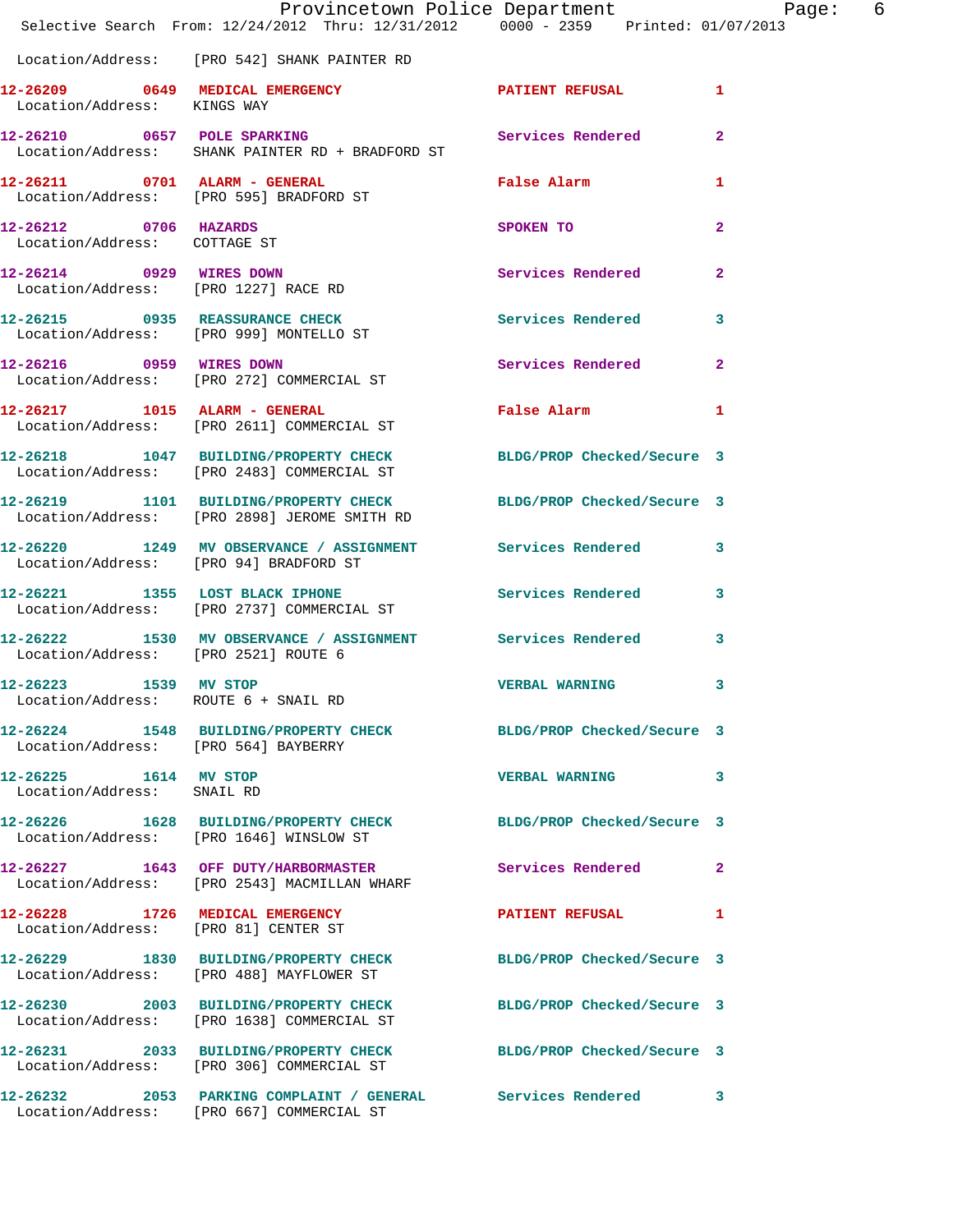|                                                                  | Provincetown Police Department                                                                          |                            | 7<br>Page:     |
|------------------------------------------------------------------|---------------------------------------------------------------------------------------------------------|----------------------------|----------------|
|                                                                  | Selective Search From: 12/24/2012 Thru: 12/31/2012 0000 - 2359 Printed: 01/07/2013                      |                            |                |
| 12-26233 2128 HAZARDS<br>Location/Address: [PRO 2761] COTTAGE ST |                                                                                                         | Could Not Locate           | $\overline{2}$ |
|                                                                  | 12-26234 2147 BUILDING/PROPERTY CHECK Services Rendered<br>Location/Address: [PRO 75] CAPTAIN BERTIE RD |                            | 3              |
| Location/Address: [PRO 433] RYDER ST                             |                                                                                                         | <b>Services Rendered</b>   | 3              |
| 12-26236<br>2214                                                 | <b>GENERAL INFO</b>                                                                                     | Services Rendered          | 3              |
| 12-26237 2230 ALARM - FIRE                                       | Location/Address: [PRO 3176] COMMERCIAL ST                                                              | <b>False Alarm</b>         | 1              |
|                                                                  | 12-26238 2310 BUILDING/PROPERTY CHECK<br>Location/Address: [PRO 391] COMMERCIAL ST                      | BLDG/PROP Checked/Secure 3 |                |

 Location/Address: [PRO 385] COMMERCIAL ST **12-26240 2344 BUILDING/PROPERTY CHECK BLDG/PROP Checked/Secure 3**  Location/Address: [PRO 530] SHANKPAINTER RD **12-26242 2350 ASSIST CITIZEN SPOKEN TO 3**  Location/Address: [PRO 542] SHANK PAINTER RD **12-26241 2351 MV OBSERVANCE / ASSIGNMENT Services Rendered 3**  Location/Address: [PRO 2577] BRADFORD ST

**12-26239 2331 BAR CHECK Services Rendered 2** 

## **For Date: 12/28/2012 - Friday**

| 12-26243 0031 BAR CHECK<br>Location/Address: [PRO 80] CARVER ST |                                                                                                                  | <b>Services Rendered</b>   | $\mathbf{2}$   |
|-----------------------------------------------------------------|------------------------------------------------------------------------------------------------------------------|----------------------------|----------------|
| 12-26244 0106 DISTURBANCE                                       | Location/Address: [PRO 3443] COMMERCIAL ST                                                                       | SPOKEN TO                  | 1              |
|                                                                 | Location/Address: [PRO 2483] COMMERCIAL ST                                                                       | BLDG/PROP Checked/Secure 3 |                |
|                                                                 | 12-26246 0247 BUILDING/PROPERTY CHECK<br>Location/Address: [PRO 1778] SHANKPAINTER RD                            | BLDG/PROP Checked/Secure 3 |                |
|                                                                 | 12-26247 0358 BUILDING/PROPERTY CHECK BLDG/PROP Checked/Secure 3<br>Location/Address: [PRO 175] COMMERCIAL ST    |                            |                |
|                                                                 | 12-26248 0516 LOBBY TRAFFIC<br>Location/Address: [PRO 542] SHANK PAINTER RD                                      | Services Rendered 2        | 21             |
|                                                                 | 12-26249 0525 BUILDING/PROPERTY CHECK BLDG/PROP Checked/Secure 3<br>Location/Address: [PRO 488] MAYFLOWER ST     |                            |                |
| Location/Address: [PRO 444] HIGH POLE                           | 12-26250 0549 BUILDING/PROPERTY CHECK BLDG/PROP Checked/Secure 3                                                 |                            |                |
|                                                                 | 12-26251 0753 BUILDING/PROPERTY CHECK BLDG/PROP Checked/Secure 3<br>Location/Address: [PRO 2898] JEROME SMITH RD |                            |                |
| Location/Address: [PRO 2521] ROUTE 6                            | 12-26252      0814   MV OBSERVANCE / ASSIGNMENT      Services Rendered                                           |                            | 3              |
| Location/Address: [PRO 3287] ROUTE 6                            | 12-26253 0817 BUILDING/PROPERTY CHECK BLDG/PROP Checked/Secure 3                                                 |                            |                |
| Location/Address: [PRO 564] BAYBERRY                            | 12-26254 0820 BUILDING/PROPERTY CHECK BLDG/PROP Checked/Secure 3                                                 |                            |                |
|                                                                 | 12-26255 0825 LOW WIRE<br>Location/Address: [PRO 2044] COMMERCIAL ST                                             | Services Rendered          | $\overline{2}$ |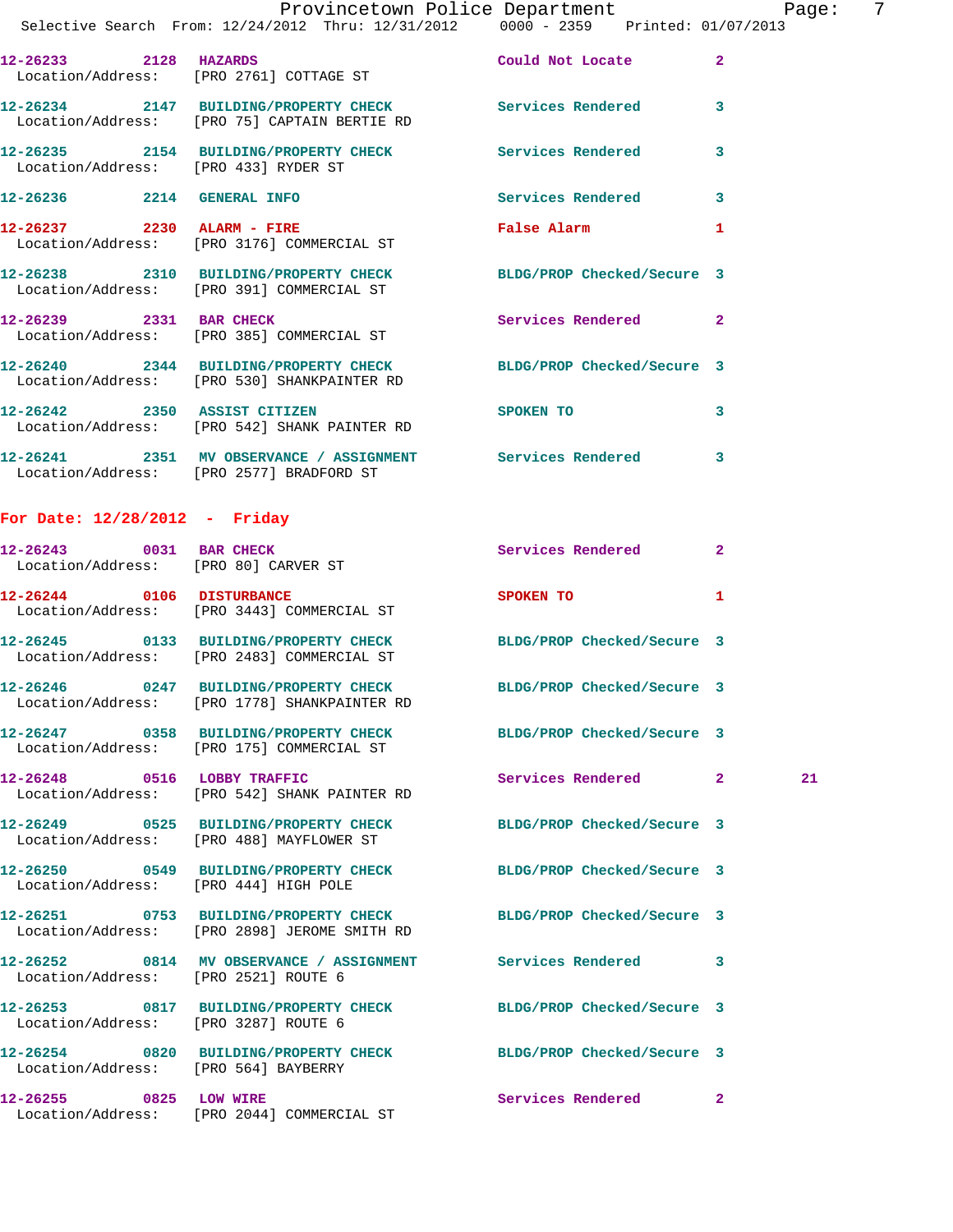|                                      | Provincetown Police Department<br>Selective Search From: 12/24/2012 Thru: 12/31/2012 0000 - 2359 Printed: 01/07/2013 |                           | Page: 8      |
|--------------------------------------|----------------------------------------------------------------------------------------------------------------------|---------------------------|--------------|
|                                      | 12-26256 0827 H/M ON/OFF DUTY<br>Location/Address: [PRO 3259] MACMILLAN WHARF                                        | Services Rendered 2       |              |
|                                      | 12-26257 0840 COMPUTER ISSUES Services Rendered 3                                                                    |                           |              |
|                                      | 12-26258 0851 MV STOP<br>Location/Address: WINSLOW ST + JEROME SMITH RD                                              | <b>VERBAL WARNING</b>     | 3            |
| Location/Address: HOWLAND ST         | 12-26259 0854 MV OBSERVANCE / ASSIGNMENT No Action Required 3                                                        |                           |              |
| Location/Address: [PRO 571] ALDEN ST | 12-26260 0859 BUILDING/PROPERTY CHECK BLDG/PROP Checked/Secure 3                                                     |                           |              |
|                                      | 12-26261 0933 BUILDING/PROPERTY CHECK<br>Location/Address: [PRO 2206] COMMERCIAL ST                                  | No Action Required 3      |              |
|                                      | 12-26262 0940 PARKING COMPLAINT / GENERAL Services Rendered 3<br>Location/Address: [PRO 105] COMMERCIAL ST           |                           |              |
|                                      | 12-26263 1005 BUILDING/PROPERTY CHECK BLDG/PROP Checked/Secure 3<br>Location/Address: [PRO 516] RACE POINT RD        |                           |              |
|                                      | 12-26264 1006 PET PANTRY<br>Location/Address: [PRO 285] COMMERCIAL ST                                                | Services Rendered 2       |              |
|                                      | 12-26265 1008 MEDICAL EMERGENCY/DOT<br>Location/Address: [PRO 440] HARRY KEMP WAY                                    | Transported to Hospital 1 |              |
|                                      | 12-26267 1102 LOST ORANGE WALLET<br>Location/Address: [PRO 542] SHANK PAINTER RD                                     | Services Rendered 3       |              |
| Location/Address: ROUTE 6            | 12-26268 1113 MV OBSERVANCE / ASSIGNMENT No Action Required 3                                                        |                           |              |
|                                      | 12-26269 1146 BUILDING/PROPERTY CHECK BLDG/PROP Checked/Secure 3<br>Location/Address: [PRO 444] HIGH POLE            |                           |              |
|                                      | 12-26270 1149 BUILDING/PROPERTY CHECK BLDG/PROP Checked/Secure 3<br>Location/Address: [PRO 3318] CEMETERY RD         |                           |              |
| 12-26271 1150 FOLLOW UP              | Location/Address: [PRO 2645] SHANK PAINTER RD                                                                        | Services Rendered 2       |              |
|                                      | 12-26272 1205 PARKING COMPLAINT / GENERAL Services Rendered 3<br>Location/Address: [PRO 105] COMMERCIAL ST           |                           |              |
|                                      | 12-26273 1229 WIRES DOWN<br>Location/Address: [PRO 2349] BRADFORD ST                                                 | Services Rendered         | $\mathbf{2}$ |
| Location/Address: RYDER ST           | 12-26274 1305 PARK, WALK & TALK 1999 No Action Required 2                                                            |                           |              |
| Location/Address: SHANKPAINTER RD    | 12-26275 1314 AMB 197/ROAD TEST Services Rendered 1                                                                  |                           |              |
|                                      | 12-26276 1326 BUILDING/PROPERTY CHECK BLDG/PROP Checked/Secure 3<br>Location/Address: [PRO 3163] WINTHROP ST         |                           |              |
| Location/Address: RYDER ST           | 12-26277 1331 MV OBSERVANCE / ASSIGNMENT No Action Required 3                                                        |                           |              |
| Location/Address: [PRO 3440] ROUTE 6 | 12-26278 1332 MV OBSERVANCE / ASSIGNMENT Services Rendered                                                           |                           | 3            |
| 12-26279 1338 MV STOP                | Location/Address: [PRO 3440] ROUTE 6                                                                                 | <b>VERBAL WARNING</b>     | 3            |
|                                      | 12-26280 1344 FOUND MAZDA KEY<br>Location/Address: [PRO 542] SHANK PAINTER RD                                        | Services Rendered 3       |              |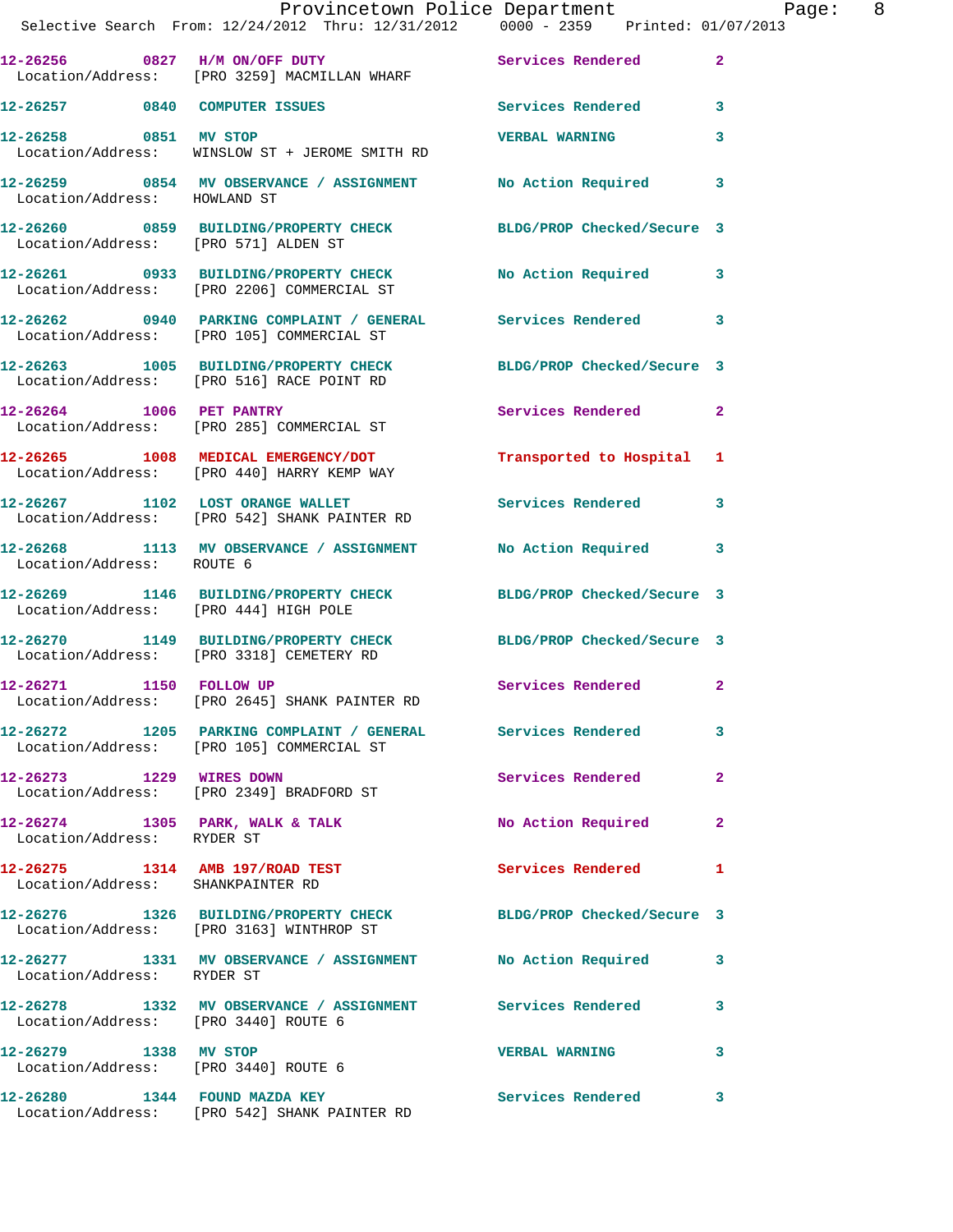|                                                                     | Provincetown Police Department Page: 9<br>Selective Search From: 12/24/2012 Thru: 12/31/2012  0000 - 2359  Printed: 01/07/2013 |                            |              |
|---------------------------------------------------------------------|--------------------------------------------------------------------------------------------------------------------------------|----------------------------|--------------|
|                                                                     | 12-26281 1436 BUILDING/PROPERTY CHECK BLDG/PROP Checked/Secure 3<br>Location/Address: [PRO 444] HIGH POLE HILL                 |                            |              |
|                                                                     | 12-26282 1441 BUILDING/PROPERTY CHECK BLDG/PROP Checked/Secure 3<br>Location/Address: [PRO 3317] CEMETERY RD                   |                            |              |
| Location/Address: COMMERCIAL ST                                     | 12-26283 1501 FOUND BROWN PURSE 12-26283 Rendered 3                                                                            |                            |              |
| Location/Address: [PRO 2519] ROUTE 6<br>Refer To Accident: 12-89-AC | 12-26284 1505 MV ACCIDENT                                                                                                      | Services Rendered 1        |              |
|                                                                     | 12-26285 1532 BUILDING/PROPERTY CHECK BLDG/PROP Checked/Secure 3<br>Location/Address: [PRO 3259] MACMILLAN                     |                            |              |
|                                                                     | 12-26286 1556 PHONE SCAM<br>Location/Address: [PRO 1046] PEARL ST                                                              | Services Rendered 2        |              |
|                                                                     | 12-26287 1645 MV OBSERVANCE / ASSIGNMENT Services Rendered 3<br>Location/Address: [PRO 2521] ROUTE 6                           |                            |              |
| Location/Address: [PRO 2513] ROUTE 6                                | 12-26288 1708 MV OBSERVANCE / ASSIGNMENT Services Rendered 3                                                                   |                            |              |
| 12-26289 1710 MV STOP<br>Location/Address: [PRO 2513] ROUTE 6       |                                                                                                                                | VERBAL WARNING 3           |              |
| Location/Address: [PRO 2513] ROUTE 6                                | 12-26290 1728 MV STOP                                                                                                          | <b>VERBAL WARNING</b> 3    |              |
| Location/Address: [PRO 512] PRINCE ST                               | 12-26291 1755 BUILDING/PROPERTY CHECK BLDG/PROP Checked/Secure 3                                                               |                            |              |
| 12-26292 1804 MV STOP<br>Location/Address: PRINCE ST                |                                                                                                                                | VERBAL WARNING 3           |              |
|                                                                     | 12-26293 1833 MV OBSERVANCE / ASSIGNMENT Services Rendered 3<br>Location/Address: BRADFORD ST + RYDER ST                       |                            |              |
|                                                                     | 12-26294 1846 MV STOP<br>Location/Address: STANDISH AVE + BRADFORD ST                                                          | <b>VERBAL WARNING</b>      | 3            |
| 12-26295 1858 MV STOP                                               | Location/Address: BRADFORD ST + STANDISH ST                                                                                    | <b>VERBAL WARNING</b>      | 3            |
|                                                                     | 12-26296 1905 BUILDING/PROPERTY CHECK BLDG/PROP Checked/Secure 3<br>Location/Address: [PRO 519] RACE POINT RD                  |                            |              |
| 12-26297 1925 MV STOP<br>Location/Address: SNAIL RD                 |                                                                                                                                | Citation/Warning Issued 3  |              |
|                                                                     | 12-26298 1930 BOAT/HARBORMASTER<br>Location/Address: [PRO 2543] MACMILLAN WHARF                                                | Services Rendered          | $\mathbf{2}$ |
|                                                                     | 12-26299 1954 BUILDING/PROPERTY CHECK BLDG/PROP Checked/Secure 3<br>Location/Address: [PRO 569] WINSLOW ST                     |                            |              |
|                                                                     | 12-26300 2052 BUILDING/PROPERTY CHECK BLDG/PROP Checked/Secure 3<br>Location/Address: [PRO 175] COMMERCIAL ST                  |                            |              |
|                                                                     | 12-26301 2124 PARK, WALK & TALK<br>Location/Address: [PRO 539] SHANKPAINTER RD                                                 | Services Rendered 2        |              |
|                                                                     | 12-26302 2126 BUILDING/PROPERTY CHECK<br>Location/Address: [PRO 530] SHANKPAINTER RD                                           | BLDG/PROP Checked/Secure 3 |              |
|                                                                     | 12-26303 2126 BUILDING/PROPERTY CHECK BLDG/PROP Checked/Secure 3<br>Location/Address: [PRO 440] HARRY KEMP WAY                 |                            |              |
|                                                                     | 12-26304 2340 BUILDING/PROPERTY CHECK BLDG/PROP Checked/Secure 3                                                               |                            |              |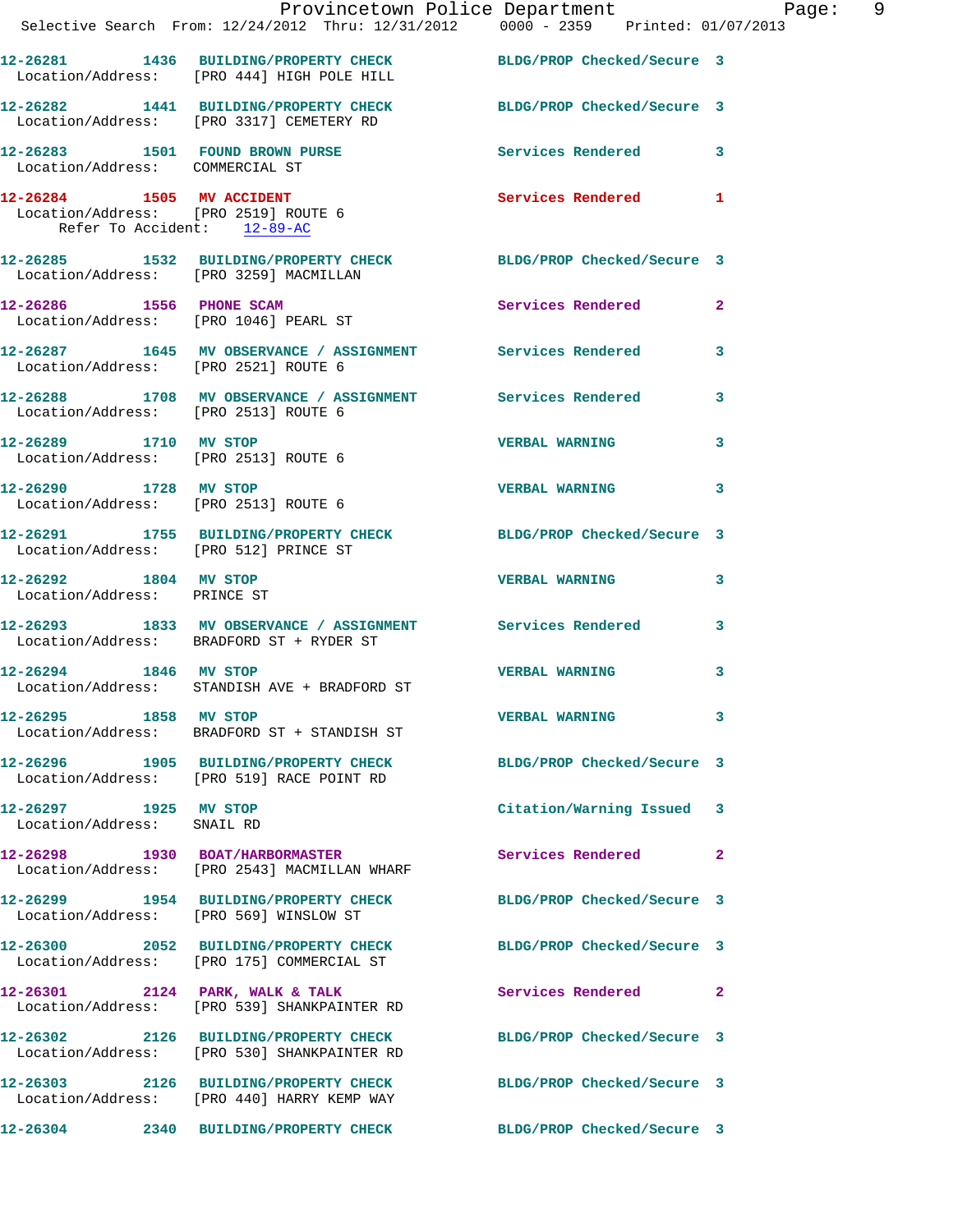|                                                     | Provincetown Police Department Page: 10<br>Selective Search From: 12/24/2012 Thru: 12/31/2012 0000 - 2359 Printed: 01/07/2013 |                            |                 |  |
|-----------------------------------------------------|-------------------------------------------------------------------------------------------------------------------------------|----------------------------|-----------------|--|
|                                                     | Location/Address: [PRO 2898] JEROME SMITH RD                                                                                  |                            |                 |  |
| 12-26305 2346 MV STOP                               | Location/Address: [PRO 383] COMMERCIAL ST                                                                                     | VERBAL WARNING 3           |                 |  |
| Location/Address: [PRO 2539] RYDER ST               | 12-26306 2354 BUILDING/PROPERTY CHECK BLDG/PROP Checked/Secure 3                                                              |                            |                 |  |
| For Date: $12/29/2012$ - Saturday                   |                                                                                                                               |                            |                 |  |
|                                                     | 12-26307 0018 MV OBSERVANCE / ASSIGNMENT Services Rendered 3<br>Location/Address: [PRO 2577] BRADFORD ST                      |                            |                 |  |
|                                                     | 12-26308 0049 MV OBSERVANCE / ASSIGNMENT No Action Required 3<br>Location/Address: [PRO 2521] ROUTE 6                         |                            |                 |  |
|                                                     | 12-26309 0129 BUILDING/PROPERTY CHECK BLDG/PROP Checked/Secure 3<br>Location/Address: [PRO 440] HARRY KEMP WAY                |                            |                 |  |
|                                                     | 12-26310 0133 911 GENERAL<br>Location/Address: [PRO 542] SHANK PAINTER RD                                                     | No Action Required 1       |                 |  |
| Location/Address: [PRO 444] HIGH POLE               | 12-26311 0140 BUILDING/PROPERTY CHECK BLDG/PROP Checked/Secure 3                                                              |                            |                 |  |
|                                                     | 12-26312 0145 MV STOP<br>Location/Address: PRINCE ST + BRADFORD ST                                                            | Services Rendered 3        |                 |  |
|                                                     | 12-26313 0305 ALARM - GENERAL<br>Location/Address: [PRO 447] JEROME SMITH RD                                                  | BLDG/PROP Checked/Secure 1 |                 |  |
|                                                     | 12-26314 0314 BUILDING/PROPERTY CHECK<br>Location/Address: [PRO 1778] SHANKPAINTER RD                                         | BLDG/PROP Checked/Secure 3 |                 |  |
|                                                     | 12-26315 0314 BUILDING/PROPERTY CHECK BLDG/PROP Checked/Secure 3<br>Location/Address: [PRO 2206] COMMERCIAL ST                |                            |                 |  |
|                                                     | 12-26316 0315 BUILDING/PROPERTY CHECK BLDG/PROP Checked/Secure 3<br>Location/Address: [PRO 3296] SHANKPAINTER RD              |                            |                 |  |
|                                                     | 12-26317 0414 BUILDING/PROPERTY CHECK BLDG/PROP Checked/Secure 3<br>Location/Address: [PRO 1646] WINSLOW ST                   |                            |                 |  |
|                                                     | 12-26318 0522 INFO SERVICES - LOBBY Services Rendered 2<br>Location/Address: [PRO 542] SHANK PAINTER RD                       |                            | 12 <sub>1</sub> |  |
|                                                     | 12-26319 0547 BUILDING/PROPERTY CHECK BLDG/PROP Checked/Secure 3<br>Location/Address: [PRO 519] RACE POINT RD                 |                            |                 |  |
|                                                     | 12-26320 0552 BUILDING/PROPERTY CHECK BLDG/PROP Checked/Secure 3<br>Location/Address: [PRO 571] ALDEN ST                      |                            |                 |  |
|                                                     | 12-26321 0738 H/M ON/OFF DUTY<br>Location/Address: [PRO 3259] MACMILLAN WHARF                                                 | Services Rendered          | $\mathbf{2}$    |  |
|                                                     | 12-26322 0755 MV OBSERVANCE / ASSIGNMENT Services Rendered 3<br>Location/Address: [PRO 391] COMMERCIAL ST                     |                            |                 |  |
| 12-26323 0806 MV STOP<br>Location/Address: SNAIL RD |                                                                                                                               | VERBAL WARNING 3           |                 |  |
|                                                     | 12-26324 0825 BUILDING/PROPERTY CHECK BLDG/PROP Checked/Secure 3<br>Location/Address: [PRO 488] MAYFLOWER ST                  |                            |                 |  |
| Location/Address: [PRO 2513] ROUTE 6                | 12-26325 0838 MV OBSERVANCE / ASSIGNMENT Services Rendered 3                                                                  |                            |                 |  |
|                                                     | 12-26326 0841 MV OBSERVANCE / ASSIGNMENT Services Rendered 3<br>Location/Address: [PRO 2577] BRADFORD ST                      |                            |                 |  |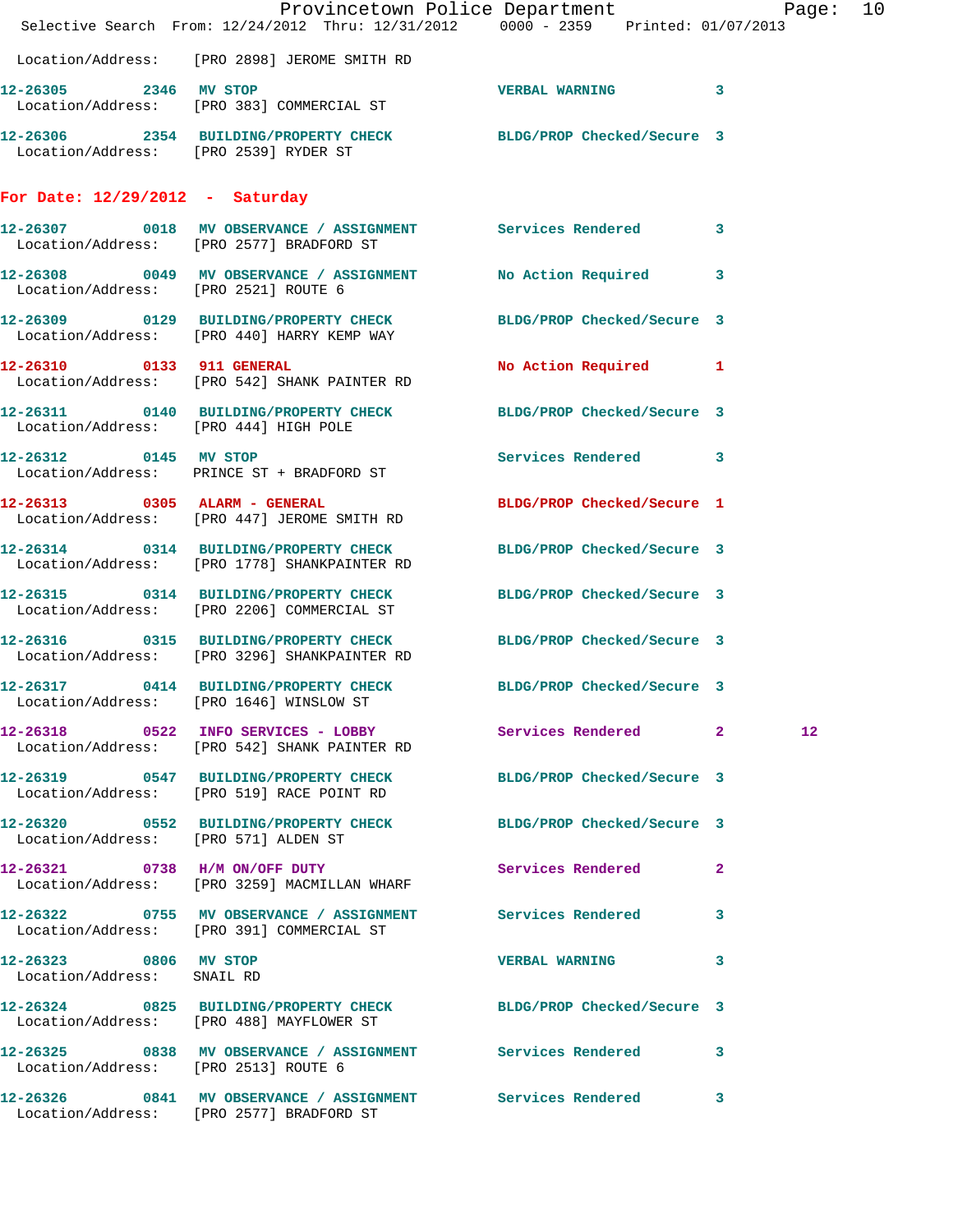| 12-26327 0845 MV STOP<br>Location/Address: [PRO 43] BRADFORD ST |                                                                                                               | <b>VERBAL WARNING</b>      | $\overline{\mathbf{3}}$    |
|-----------------------------------------------------------------|---------------------------------------------------------------------------------------------------------------|----------------------------|----------------------------|
| Location/Address: [PRO 571] ALDEN ST                            | 12-26328 0847 BUILDING/PROPERTY CHECK BLDG/PROP Checked/Secure 3                                              |                            |                            |
| 12-26329 0902 MV STOP                                           | Location/Address: [PRO 2513] ROUTE 6                                                                          | VERBAL WARNING 3           |                            |
|                                                                 | 12-26330 0924 BUILDING/PROPERTY CHECK<br>Location/Address: [PRO 519] RACE POINT RD                            | BLDG/PROP Checked/Secure 3 |                            |
| Location/Address: [PRO 2] ALDEN ST                              | 12-26331 0940 BUILDING/PROPERTY CHECK                                                                         | BLD/PROP CHECKED UNSECUR 3 |                            |
|                                                                 | 12-26332 0952 LOST BROWN LEATHER WALLET<br>Location/Address: [PRO 542] SHANK PAINTER RD                       | <b>Services Rendered</b>   | 3                          |
| 12-26333 1047 MV STOP<br>Location/Address: [PRO 2101] SNAIL RD  |                                                                                                               | <b>VERBAL WARNING</b>      | 3                          |
| Location/Address: [PRO 3287] ROUTE 6                            | 12-26334 1055 BUILDING/PROPERTY CHECK BLDG/PROP Checked/Secure 3                                              |                            |                            |
|                                                                 | 12-26335 1059 MV OBSERVANCE / ASSIGNMENT Services Rendered<br>Location/Address: [PRO 2577] BRADFORD ST        |                            | 3                          |
| 12-26336 1118 FOLLOW UP                                         | Location/Address: [PRO 542] SHANK PAINTER RD                                                                  | SPOKEN TO                  | $\overline{a}$             |
|                                                                 | 12-26337 1141 BUILDING/PROPERTY CHECK<br>Location/Address: [PRO 3317] CEMETERY RD                             | BLDG/PROP Checked/Secure 3 |                            |
|                                                                 | 12-26338 1142 BUILDING/PROPERTY CHECK<br>Location/Address: [PRO 3318] CEMETERY RD                             | BLDG/PROP Checked/Secure 3 |                            |
|                                                                 | 12-26340 1155 BUILDING/PROPERTY CHECK<br>Location/Address: [PRO 2500] COMMERCIAL ST                           | BLDG/PROP Checked/Secure 3 |                            |
| Location/Address: [PRO 512] PRINCE ST                           | 12-26341 1212 BUILDING/PROPERTY CHECK                                                                         | BLDG/PROP Checked/Secure 3 |                            |
| 12-26342 1226 MV STOP                                           | Location/Address: [PRO 182] COMMERCIAL ST                                                                     | <b>VERBAL WARNING</b>      | 3                          |
| Location/Address: [PRO 16] BRADFORD ST                          | 12-26343 1331 BUILDING/PROPERTY CHECK                                                                         | BLDG/PROP Checked/Secure 3 |                            |
| Location/Address: [PRO 2521] ROUTE 6                            | 12-26344 1344 MV OBSERVANCE / ASSIGNMENT Services Rendered 3                                                  |                            |                            |
|                                                                 | Location/Address: [PRO 2513] ROUTE 6                                                                          | <b>VERBAL WARNING</b>      | 3                          |
|                                                                 | 12-26346 1354 PARK, WALK & TALK<br>Location/Address: [PRO 182] COMMERCIAL ST                                  | <b>Services Rendered</b>   | $\overline{2}$             |
| 12-26347 1359 MV STOP                                           | Location/Address: [PRO 2513] ROUTE 6                                                                          | <b>VERBAL WARNING</b>      | $\overline{\mathbf{3}}$    |
|                                                                 | 12-26348 1405 LOOSE HORSE<br>Location/Address: [PRO 3053] WEST VINE ST                                        | Services Rendered          | $\overline{\phantom{0}}$ 2 |
| 12-26349 1444 MEDICAL EMERGENCY                                 | Location/Address: [PRO 3222] ALDEN ST                                                                         | Transported to Hospital 1  |                            |
|                                                                 | 12-26350 1447 BUILDING/PROPERTY CHECK BLDG/PROP Checked/Secure 3<br>Location/Address: [PRO 182] COMMERCIAL ST |                            |                            |
|                                                                 | 12-26351 1508 FOUND BROWN WALLET/RETURNED Services Rendered 3<br>Location/Address: [PRO 542] SHANK PAINTER RD |                            |                            |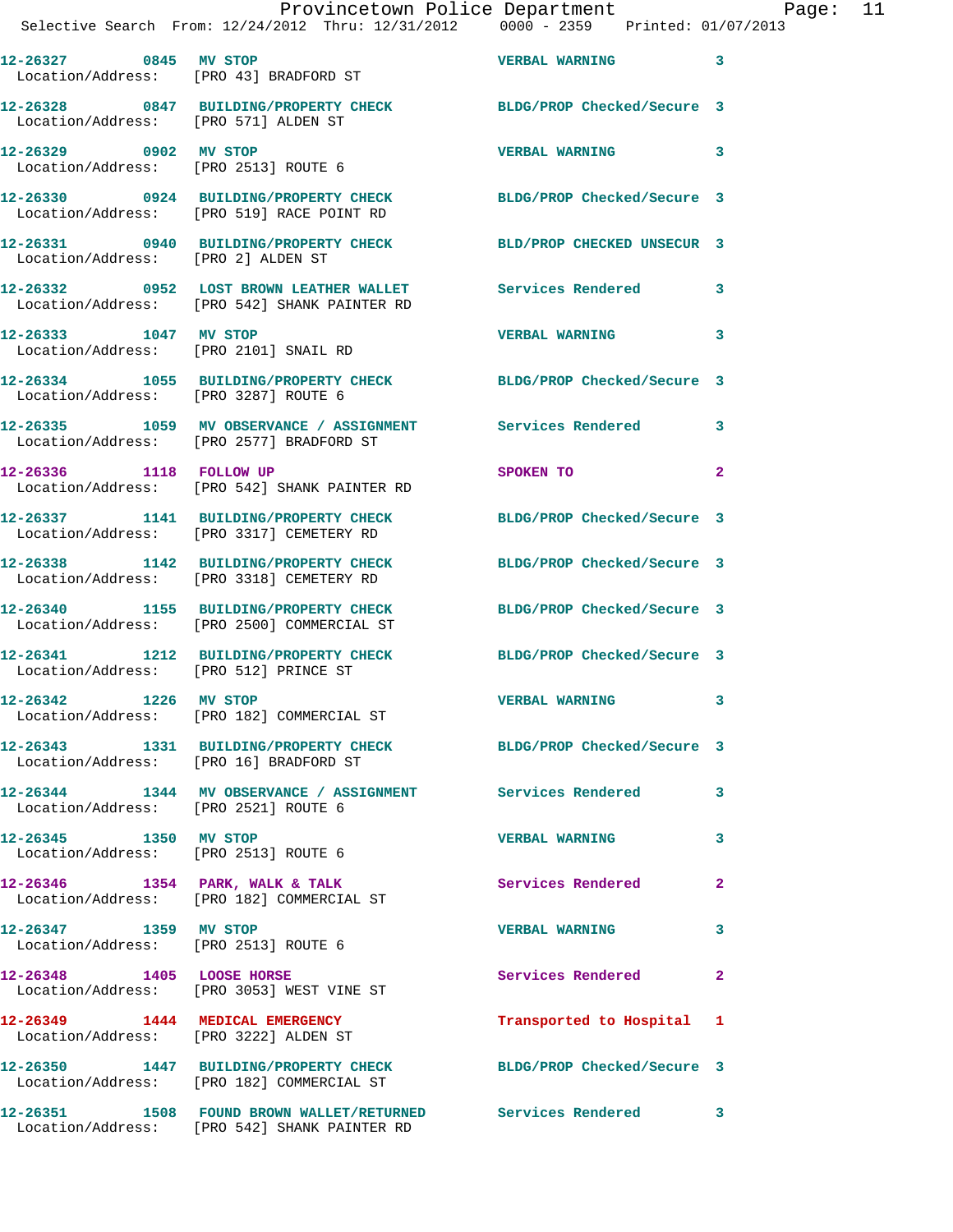|                                                                          | 12-26353 1545 BUILDING/PROPERTY CHECK<br>Location/Address: [PRO 530] SHANKPAINTER RD                      | BLDG/PROP Checked/Secure 3        |                |
|--------------------------------------------------------------------------|-----------------------------------------------------------------------------------------------------------|-----------------------------------|----------------|
|                                                                          | 12-26354 1551 BUILDING/PROPERTY CHECK<br>Location/Address: [PRO 2206] COMMERCIAL ST                       | BLDG/PROP Checked/Secure 3        |                |
| 12-26355 1557 MV STOP                                                    | Location/Address: MOZART AVE + PRINCE ST                                                                  | <b>VERBAL WARNING</b><br>$\sim$ 3 |                |
| 12-26356 1557 MV STOP                                                    | Location/Address: MOZART AVE + PRINCE ST                                                                  | <b>VERBAL WARNING</b>             | 3              |
|                                                                          | 12-26357 1603 BUILDING/PROPERTY CHECK<br>Location/Address: [PRO 3317] CEMETERY RD                         | BLDG/PROP Checked/Secure 3        |                |
| Location/Address: [PRO 2481] TREMONT ST                                  | 12-26358 1629 BUILDING/PROPERTY CHECK                                                                     | BLDG/PROP Checked/Secure 3        |                |
| 12-26359 1634 MV STOP                                                    | Location/Address: [PRO 3166] SHANK PAINTER RD                                                             | <b>VERBAL WARNING</b>             | 3              |
| 12-26360 1643 MV STOP<br>Location/Address: [PRO 2513] ROUTE 6            |                                                                                                           | <b>VERBAL WARNING</b>             | 3              |
| 12-26361 1643 PARK, WALK & TALK<br>Location/Address: COMMERCIAL ST       |                                                                                                           | <b>Services Rendered</b>          | $\overline{2}$ |
| 12-26364 1930 MV COMPLAINT                                               | Location/Address: [PRO 667] COMMERCIAL ST                                                                 | Services Rendered                 | $\overline{2}$ |
| 12-26366 2019 LOW WIRES<br>Location/Address: COTTAGE ST                  |                                                                                                           | Services Rendered                 | $\mathbf{2}$   |
| 12-26367 2027 FOLLOW UP                                                  | Location/Address: [PRO 667] COMMERCIAL ST                                                                 | Citation/Warning Issued 2         |                |
|                                                                          | 12-26368 2032 MEDICAL EMERGENCY<br>Location/Address: [PRO 542] SHANK PAINTER RD                           | Services Rendered                 | 1              |
| 12-26369 2144 HAZARDS<br>Location/Address: COMMERCIAL ST                 |                                                                                                           | Services Rendered                 | $\mathbf{2}$   |
| 12-26370 2201 MEDICAL EMERGENCY<br>Location/Address: [PRO 1369] COURT ST |                                                                                                           | Transported to Hospital 1         |                |
|                                                                          | 12-26371 2231 BOAT/HARBORMASTER<br>Location/Address: [PRO 2543] MACMILLAN WHARF                           | <b>Services Rendered</b>          |                |
| 12-26372 2249 MV DISABLED                                                | Location/Address: [PRO 2385] COMMERCIAL ST                                                                | No Action Required 2              |                |
|                                                                          | 12-26373 2311 LOST PROPERTY-WATCH/LOCATED No Action Required<br>Location/Address: [PRO 312] COMMERCIAL ST |                                   | $\mathbf{3}$   |
| 12-26374 2313 LOST WALLET/FOUND<br>Location/Address: COOK ST             |                                                                                                           | No Action Required                | 3              |
| Location/Address: [TRU] ROUTE 6 + 6A                                     | 12-26375 2314 ASSIST AGENCY / MUTUAL AID Taken/Referred to Other 3                                        |                                   |                |
|                                                                          | 12-26376 2332 ALARM - GENERAL<br>Location/Address: [PRO 3193] COMMERCIAL ST                               | BLDG/PROP Checked/Secure 1        |                |
| 12-26377 2338 MV COMPLAINT<br>Location/Address: [PRO 2539] RYDER ST      |                                                                                                           | Services Rendered 2               |                |
| For Date: $12/30/2012$ - Sunday                                          |                                                                                                           |                                   |                |

**12-26378 0105 LOBBY TRAFFIC Services Rendered 2 9**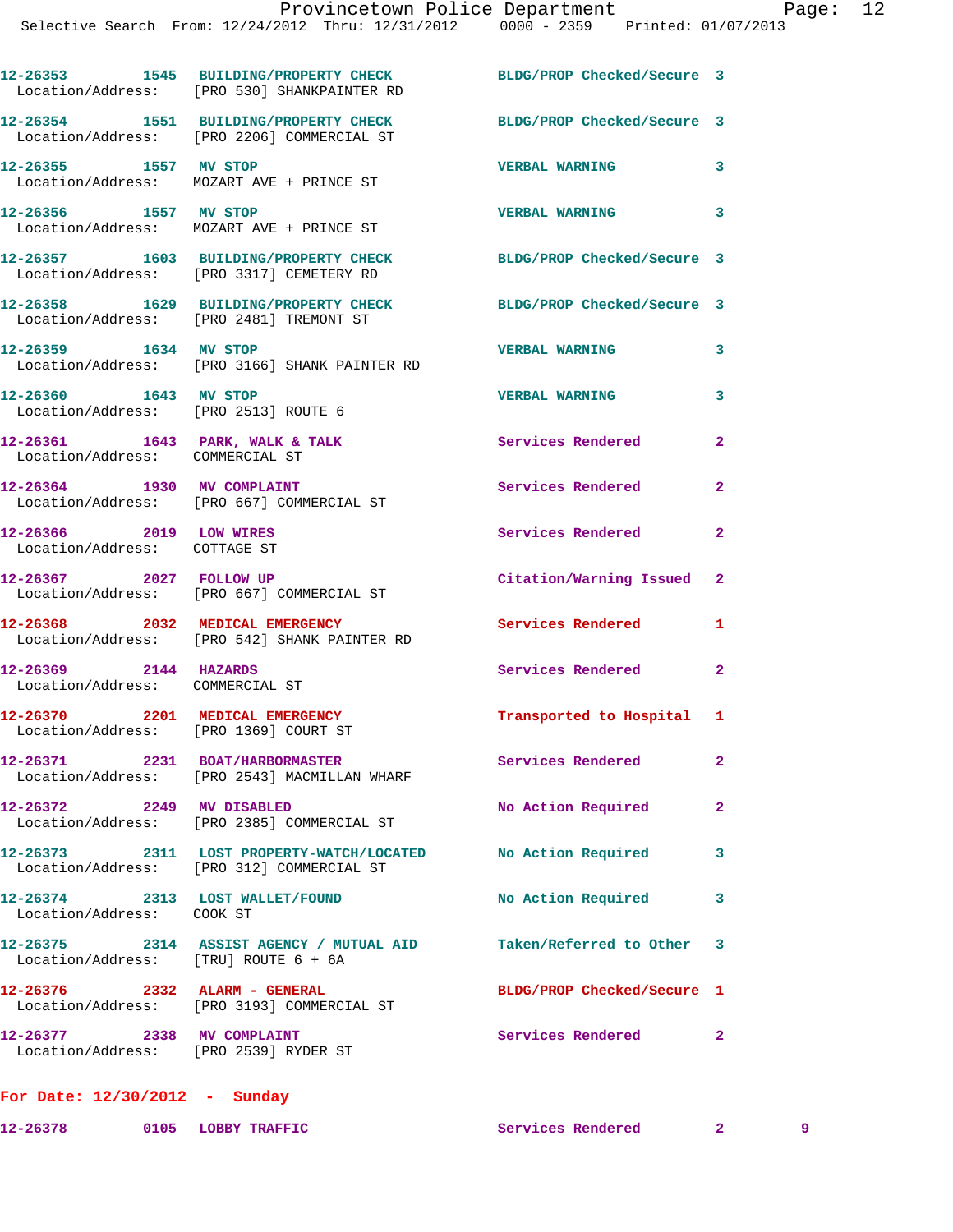|                                                           | Provincetown Police Department Page: 13<br>Selective Search From: 12/24/2012 Thru: 12/31/2012 0000 - 2359 Printed: 01/07/2013 |                          |                |   |  |
|-----------------------------------------------------------|-------------------------------------------------------------------------------------------------------------------------------|--------------------------|----------------|---|--|
|                                                           | Location/Address: [PRO 542] SHANK PAINTER RD                                                                                  |                          |                |   |  |
|                                                           | 12-26380 0113 MEDICAL EMERGENCY Transported to Hospital 1<br>Location/Address: [PRO 2001] CONWELL ST                          |                          |                |   |  |
|                                                           | 12-26381 0117 HAZARDS-WIRE<br>Location/Address: NICKERSON ST + BRADFORD ST                                                    | Removed Hazard 2         |                | 1 |  |
|                                                           | 12-26382 0217 MV OBSERVANCE / ASSIGNMENT Services Rendered 3<br>Location/Address: [PRO 2577] BRADFORD ST                      |                          |                |   |  |
|                                                           | 12-26383 0228 DOMESTIC DISTURBANCE No Action Required 1<br>Location/Address: [PRO 454] WASHINGTON AVE                         |                          |                |   |  |
| 12-26384 0231 MV DISABLED<br>Location/Address: HENSCHE LN |                                                                                                                               | No Action Required 2     |                |   |  |
|                                                           | 12-26385 0530 MEDICAL EMERGENCY<br>Location/Address: [PRO 442] HARRY KEMP WAY                                                 | Services Rendered 1      |                |   |  |
|                                                           | 12-26386 0554 GENERAL INFO                                                                                                    | No Action Required 3     |                |   |  |
|                                                           | 12-26387 0605 ASSIST CITIZEN<br>Location/Address: [PRO 1486] PEARL ST                                                         | Services Rendered 3      |                |   |  |
|                                                           | 12-26388 0742 H/M ON/OFF DUTY<br>Location/Address: [PRO 3259] MACMILLAN WHARF                                                 | Services Rendered        | $\mathbf{2}$   |   |  |
|                                                           | 12-26389 0754 ASSIST AGENCY / MUTUAL AID Services Rendered 3<br>Location/Address: [PRO 542] SHANK PAINTER RD                  |                          |                |   |  |
|                                                           | 12-26390 0841 BUILDING/PROPERTY CHECK BLDG/PROP Checked/Secure 3<br>Location/Address: [PRO 530] SHANKPAINTER RD               |                          |                |   |  |
|                                                           | 12-26391 0859 MV OBSERVANCE / ASSIGNMENT Services Rendered 3<br>Location/Address: [PRO 2577] BRADFORD ST                      |                          |                |   |  |
| Location/Address: FISHBURN CT                             | 12-26392 0859 LOOSE HUSKEY/UTL Could Not Locate                                                                               |                          | $\mathbf{2}$   |   |  |
|                                                           | 12-26393 1029 MEDICAL EMERGENCY Transported to Hospital 1<br>Location/Address: [PRO 1615] BANGS ST                            |                          |                |   |  |
|                                                           | 12-26394 1038 BUILDING/PROPERTY CHECK BLDG/PROP Checked/Secure 3<br>Location/Address: [PRO 1646] WINSLOW ST                   |                          |                |   |  |
| Location/Address: COMMERCIAL ST                           | 12-26395 1104 PARK, WALK & TALK Services Rendered                                                                             |                          | $\mathbf{2}$   |   |  |
|                                                           | 12-26397 1116 PARK, WALK & TALK<br>Location/Address: [PRO 175] COMMERCIAL ST                                                  | Services Rendered        | $\mathbf{2}$   |   |  |
|                                                           | 12-26399 1204 POSS WATER BREAK/UNFOUNDED SPOKEN TO<br>Location/Address: [PRO 1735] FISHBURN CT                                |                          | $\overline{2}$ |   |  |
|                                                           | 12-26400 1225 ASSIST CITIZEN<br>Location/Address: [PRO 447] JEROME SMITH RD                                                   | Services Rendered        | 3              |   |  |
|                                                           | 12-26401 1257 PARKING COMPLAINT / CITATION Citation/Warning Issued 3<br>Location/Address: [PRO 312] COMMERCIAL ST             |                          |                |   |  |
| 12-26402 1304 LOW WIRE                                    | Location/Address: [PRO 369] COMMERCIAL ST                                                                                     | Services Rendered        | 2              |   |  |
|                                                           | 12-26403 1317 PARKING COMPLAINT/CITATION Citation/Warning Issued 3<br>Location/Address: [PRO 488] MAYFLOWER AVE               |                          |                |   |  |
| 12-26404 1414 HAZARDS<br>Location/Address: CARVER ST      |                                                                                                                               | Services Rendered        | 2              |   |  |
|                                                           | 12-26405 1419 PARK, WALK & TALK                                                                                               | <b>Services Rendered</b> | $\mathbf{2}$   |   |  |
|                                                           |                                                                                                                               |                          |                |   |  |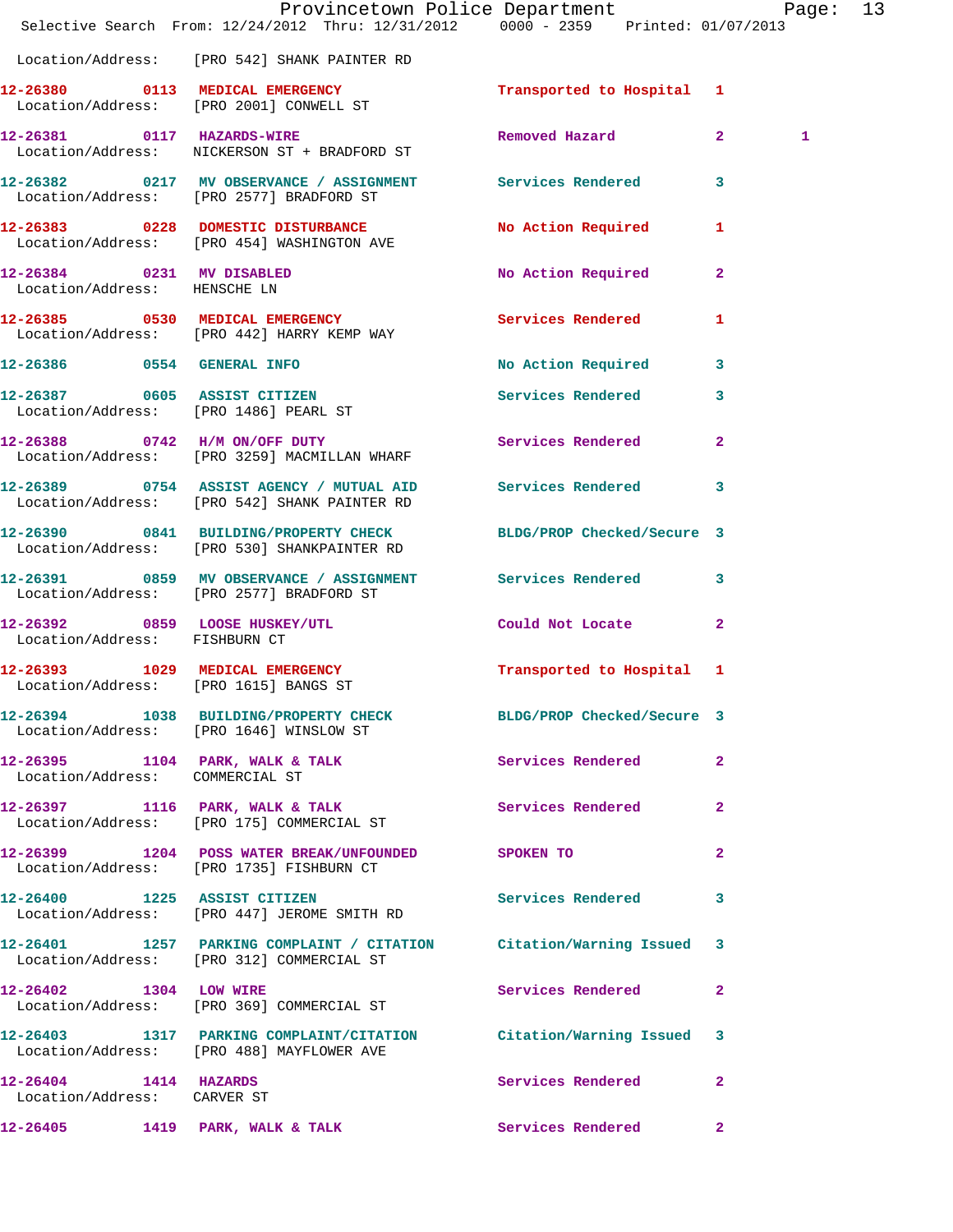|                                      | Provincetown Police Department Page: 14                                                                           |                            |                         |  |
|--------------------------------------|-------------------------------------------------------------------------------------------------------------------|----------------------------|-------------------------|--|
|                                      | Selective Search From: 12/24/2012 Thru: 12/31/2012 0000 - 2359 Printed: 01/07/2013                                |                            |                         |  |
| Location/Address: COMMERCIAL ST      |                                                                                                                   |                            |                         |  |
|                                      | 12-26406 1429 ASSIST CITIZEN<br>Location/Address: [PRO 710] BRADFORD ST                                           | Services Rendered 3        |                         |  |
| Location/Address: [PRO 2521] ROUTE 6 | 12-26407 1601 MV OBSERVANCE / ASSIGNMENT Services Rendered                                                        |                            | $\overline{\mathbf{3}}$ |  |
|                                      | 12-26410 1604 ASSIST AGENCY / MUTUAL AID Services Rendered 3<br>Location/Address: CARVER ST + COMMERCIAL ST       |                            |                         |  |
| 12-26408 1605 MV STOP                | Location/Address: CONANT ST + COMMERCIAL ST                                                                       | <b>VERBAL WARNING</b>      | 3                       |  |
|                                      | 12-26409 1609 ASSIST CITIZEN<br>Location/Address: [PRO 542] SHANK PAINTER RD                                      | Services Rendered 3        |                         |  |
|                                      | 12-26411 1707 VANDALISM<br>Location/Address: [PRO 542] SHANK PAINTER RD                                           | Services Rendered          | 3                       |  |
|                                      | 12-26412 1713 MEDICAL EMERGENCY<br>Location/Address: [PRO 442] HARRY KEMP WAY                                     | Transported to Hospital 1  |                         |  |
| Location/Address: LOVETTS CT         | 12-26414 1757 PARKING COMPLAINT / GENERAL Citation/Warning Issued 3                                               |                            |                         |  |
| Location/Address: PLEASANT ST        | 12-26415 1813 PARKING COMPLAINT / GENERAL Services Rendered 3                                                     |                            |                         |  |
|                                      | 12-26416 1826 911 GENERAL<br>Location/Address: [PRO 3664] HOWLAND ST                                              | Services Rendered 1        |                         |  |
|                                      | 12-26417 1849 BUILDING/PROPERTY CHECK<br>Location/Address: [PRO 2898] JEROME SMITH RD                             | BLDG/PROP Checked/Secure 3 |                         |  |
|                                      | 12-26418 1851 BUILDING/PROPERTY CHECK<br>Location/Address: [PRO 440] HARRY KEMP WAY                               | BLDG/PROP Checked/Secure 3 |                         |  |
|                                      | 12-26419 1959 BUILDING/PROPERTY CHECK BLDG/PROP Checked/Secure 3<br>Location/Address: [PRO 3317] CEMETERY RD      |                            |                         |  |
|                                      | 12-26420 1959 ASSIST AGENCY / MUTUAL AID Services Rendered 3<br>Location/Address: [PRO 542] SHANK PAINTER RD      |                            |                         |  |
|                                      | 12-26421 2020 BUILDING/PROPERTY CHECK BLDG/PROP Checked/Secure 3<br>Location/Address: [PRO 182] COMMERCIAL ST     |                            |                         |  |
|                                      | 12-26422 2023 BUILDING/PROPERTY CHECK BLDG/PROP Checked/Secure 3<br>Location/Address: [PRO 2539] RYDER ST         |                            |                         |  |
| 12-26423 2118 TREE IN ROAD           | Location/Address: BRADFORD ST EXT + PROVINCELANDS RD                                                              | Services Rendered 2        |                         |  |
|                                      | 12-26424 2145 MEDICAL EMERGENCY<br>Location/Address: [PRO 3612] COMMERCIAL ST                                     | PATIENT REFUSAL            | 1                       |  |
|                                      | 12-26425 2351 BUILDING/PROPERTY CHECK BLDG/PROP Checked/Secure 3<br>Location/Address: [PRO 391] COMMERCIAL ST     |                            |                         |  |
| For Date: $12/31/2012$ - Monday      |                                                                                                                   |                            |                         |  |
|                                      | 12-26426  0000 BUILDING/PROPERTY CHECK BLDG/PROP Checked/Secure 3<br>Location/Address: [PRO 3296] SHANKPAINTER RD |                            |                         |  |
|                                      | 12-26427 0004 BUILDING/PROPERTY CHECK BLDG/PROP Checked/Secure 3<br>Location/Address: [PRO 1778] SHANKPAINTER RD  |                            |                         |  |
| 12-26428 0005 MV STOP                |                                                                                                                   | Citation/Warning Issued 3  |                         |  |

Location/Address: [PRO 16] BRADFORD ST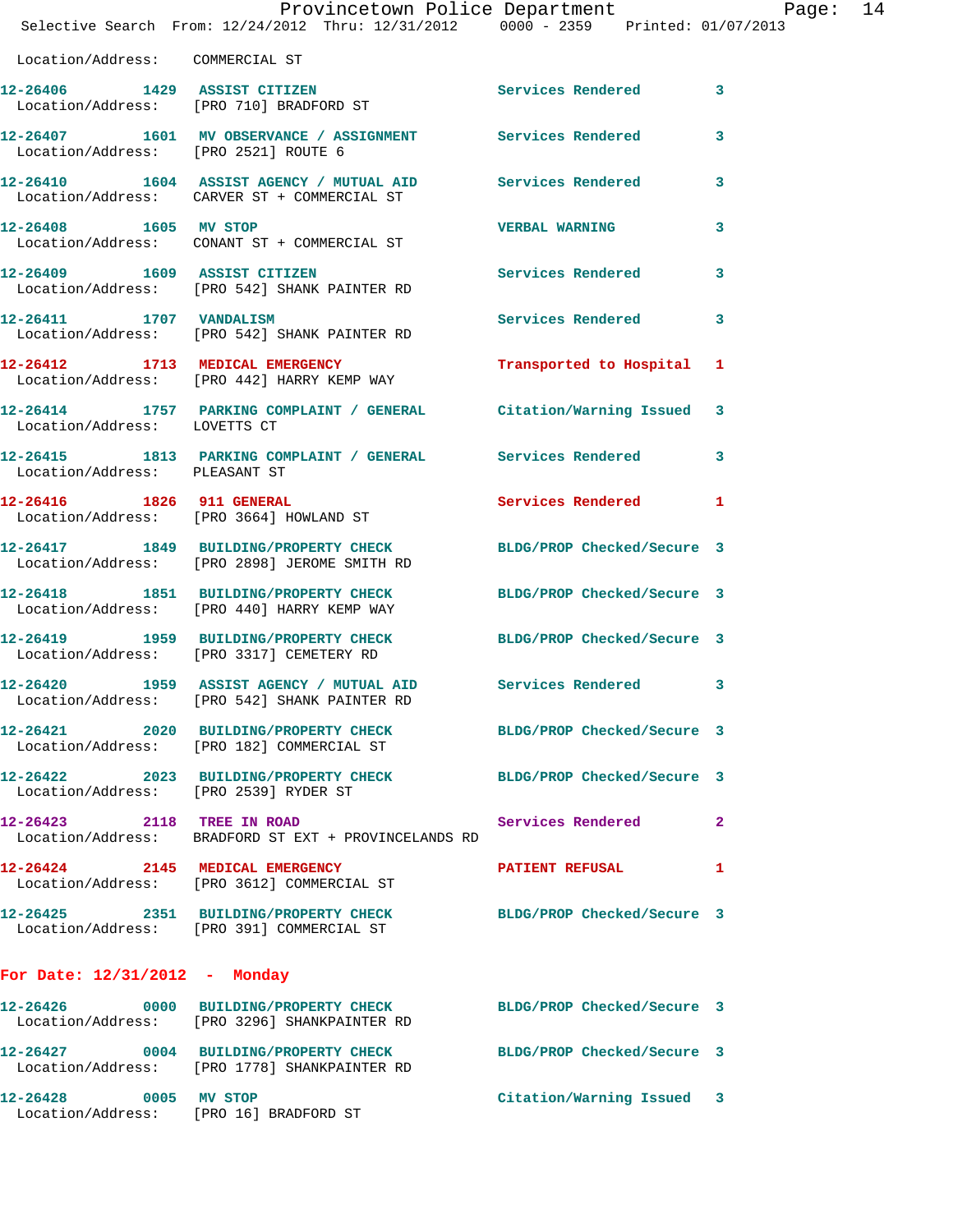|  | Provincetown Police Department Page: 15<br>Selective Search From: $12/24/2012$ Thru: $12/31/2012$ 0000 - 2359 Printed: 01/07/2013 |                           |              |    |  |
|--|-----------------------------------------------------------------------------------------------------------------------------------|---------------------------|--------------|----|--|
|  | 12-26429 0010 LOBBY TRAFFIC Services Rendered 2<br>Location/Address: [PRO 542] SHANK PAINTER RD                                   |                           |              | 11 |  |
|  | 12-26430 0038 MV OBSERVANCE / ASSIGNMENT Services Rendered 3<br>Location/Address: [PRO 2577] BRADFORD ST                          |                           |              |    |  |
|  | 12-26431 0122 BUILDING/PROPERTY CHECK BLDG/PROP Checked/Secure 3<br>Location/Address: [PRO 444] HIGH POLE                         |                           |              |    |  |
|  | 12-26432 0158 MV STOP<br>Location/Address: CONWELL ST + BRADFORD ST                                                               | VERBAL WARNING 3          |              |    |  |
|  | 12-26433 0210 BUILDING/PROPERTY CHECK BLDG/PROP Checked/Secure 3<br>Location/Address: [PRO 2543] MACMILLAN                        |                           |              |    |  |
|  | 12-26434 0213 BUILDING/PROPERTY CHECK BLDG/PROP Checked/Secure 3<br>Location/Address: [PRO 3259] MACMILLAN                        |                           |              |    |  |
|  | 12-26435 0453 MEDICAL EMERGENCY<br>Location/Address: [PRO 1237] MILLER HILL RD                                                    | PATIENT REFUSAL 1         |              |    |  |
|  | 12-26436 0500 BUILDING/PROPERTY CHECK BLDG/PROP Checked/Secure 3<br>Location/Address: [PRO 1646] WINSLOW ST                       |                           |              |    |  |
|  | 12-26437 0605 MV OBSERVANCE / ASSIGNMENT Services Rendered 3<br>Location/Address: [PRO 2898] JEROME SMITH RD                      |                           |              |    |  |
|  | 12-26438 0719 ROAD SANDING<br>Location/Address: COURT ST                                                                          | Services Rendered         | $\mathbf{2}$ |    |  |
|  | 12-26439 0721 BUILDING/PROPERTY CHECK Services Rendered 3<br>Location/Address: [PRO 2483] COMMERCIAL ST                           |                           |              |    |  |
|  | 12-26440 0722 BUILDING/PROPERTY CHECK BLDG/PROP Checked/Secure 3<br>Location/Address: [PRO 444] HIGH POLE                         |                           |              |    |  |
|  | 12-26441 0735 H/M ON/OFF DUTY<br>Location/Address: [PRO 3259] MACMILLAN WHARF                                                     | Services Rendered 2       |              |    |  |
|  | 12-26442 0823 BUILDING/PROPERTY CHECK Services Rendered 3<br>Location/Address: [PRO 391] COMMERCIAL ST                            |                           |              |    |  |
|  | 12-26443 0825 MV OBSERVANCE / ASSIGNMENT Services Rendered<br>Location/Address: [PRO 2521] ROUTE 6                                |                           |              |    |  |
|  | 12-26444 0829 ALARM - GENERAL<br>Location/Address: [PRO 2018] COMMERCIAL ST                                                       | False Alarm               | 1            |    |  |
|  | 12-26445 0839 MEDICAL EMERGENCY<br>Location/Address: [PRO 1168] WINTHROP ST                                                       | Transported to Hospital 1 |              |    |  |
|  | 12-26448 0919 MV STOP<br>Location/Address: [PRO 2513] ROUTE 6                                                                     | <b>VERBAL WARNING</b>     | 3            |    |  |
|  | 12-26449 0949 MV STOP<br>Location/Address: [PRO 2513] ROUTE 6                                                                     | VERBAL WARNING 3          |              |    |  |
|  | 12-26450 1018 BUILDING/PROPERTY CHECK Services Rendered<br>Location/Address: [PRO 2898] JEROME SMITH RD                           |                           | 3            |    |  |
|  | 12-26451 1123 MEDICAL EMERGENCY PATIENT REFUSAL<br>Location/Address: [PRO 999] MONTELLO ST                                        |                           | 1            |    |  |
|  | 12-26452 1142 BUILDING/PROPERTY CHECK Services Rendered<br>Location/Address: [PRO 564] BAYBERRY                                   |                           | 3            |    |  |
|  | 12-26453 1148 MEDICAL EMERGENCY<br>Location/Address: [PRO 1437] TREMONT ST                                                        | Transported to Hospital 1 |              |    |  |
|  | 12-26455 1251 INJURED SEAGULL<br>Location/Address: [PRO 2479] ROUTE 6                                                             | No Action Required 2      |              |    |  |